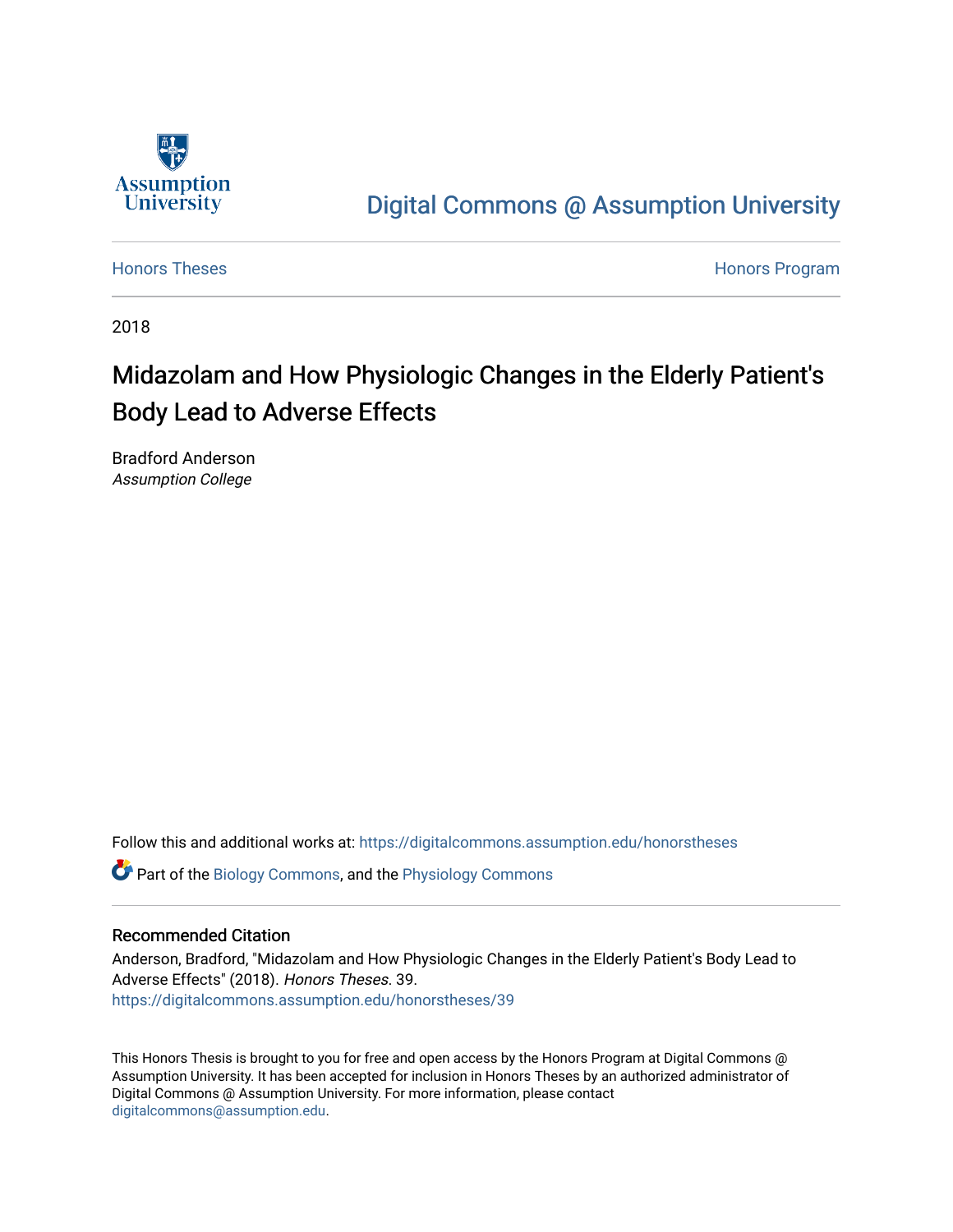Midazolam and How Physiologic Changes in the Elderly Patient's Body Lead to Adverse Effects

By

Bradford Anderson

Faculty Supervisor: Professor Marcotte

Natural Sciences

A Thesis Submitted to Fulfill the Requirements of the Honors Program at Assumption College

December 2017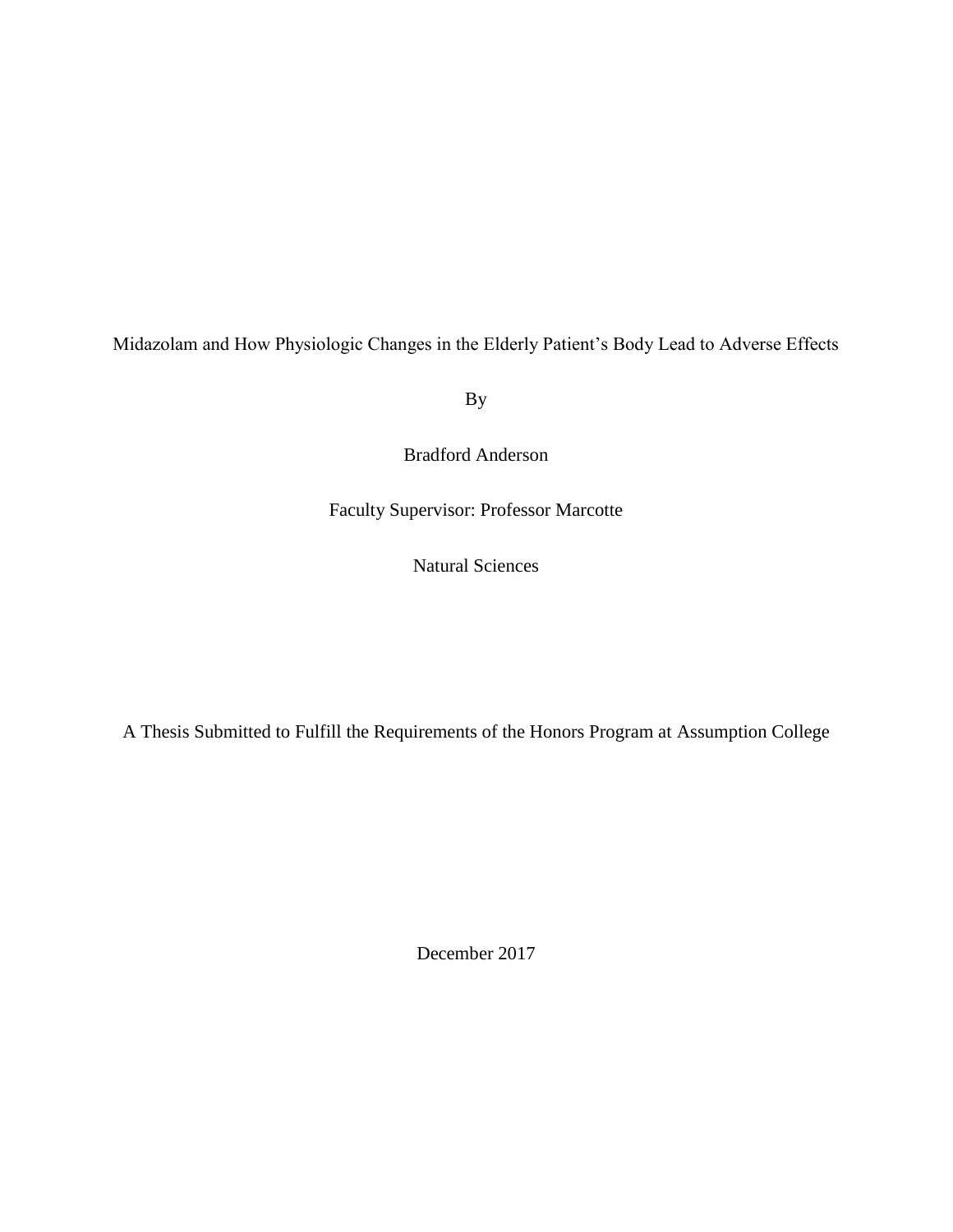Midazolam and How Physiologic Changes in the Elderly Patient's Body Lead to Adverse Effects **Introduction:**

One of the most important medical advances in the last two-hundred years has been the development of anesthesia. Out of all the milestones and achievements in medicine, anesthesia is quite possibly one of the few that has the potential to affect every individual in the world (1). Anesthetics have opened up a new door in the medical field, and have allowed for the performance of contemporary, progressive surgeries that physicians would never have been able to accomplish before. Anesthesia has effectively allowed for safer and more efficient medical practices to take place.

An anesthetic is classified as any type of drug that promotes a temporarily induced loss of sensation or awareness. The function of an anesthetic may include relief or prevention of pain, muscle relaxation, loss of memory (amnesia), unconsciousness, and reduction of anxiety (anxiolytics). Essentially, anesthesia enables the otherwise difficult performance of surgery that would certainly make the patient feel extremely uncomfortable. There are three main forms of anesthesia: general, regional, and local. General anesthesia is usually administered intravenously or through inhalation, and the goal of this type of anesthetic is to keep the patient completely unconscious during the procedure. Regional anesthesia is administered near a cluster of nerves and effectively numbs a large area of the body without making the patient unconscious. Local anesthesia only numbs a small, specific area of the body and lasts for a short period of time. Both regional and local anesthetics can be used in combination with general anesthesia to limit the amount of pain felt during and immediately after a procedure (2).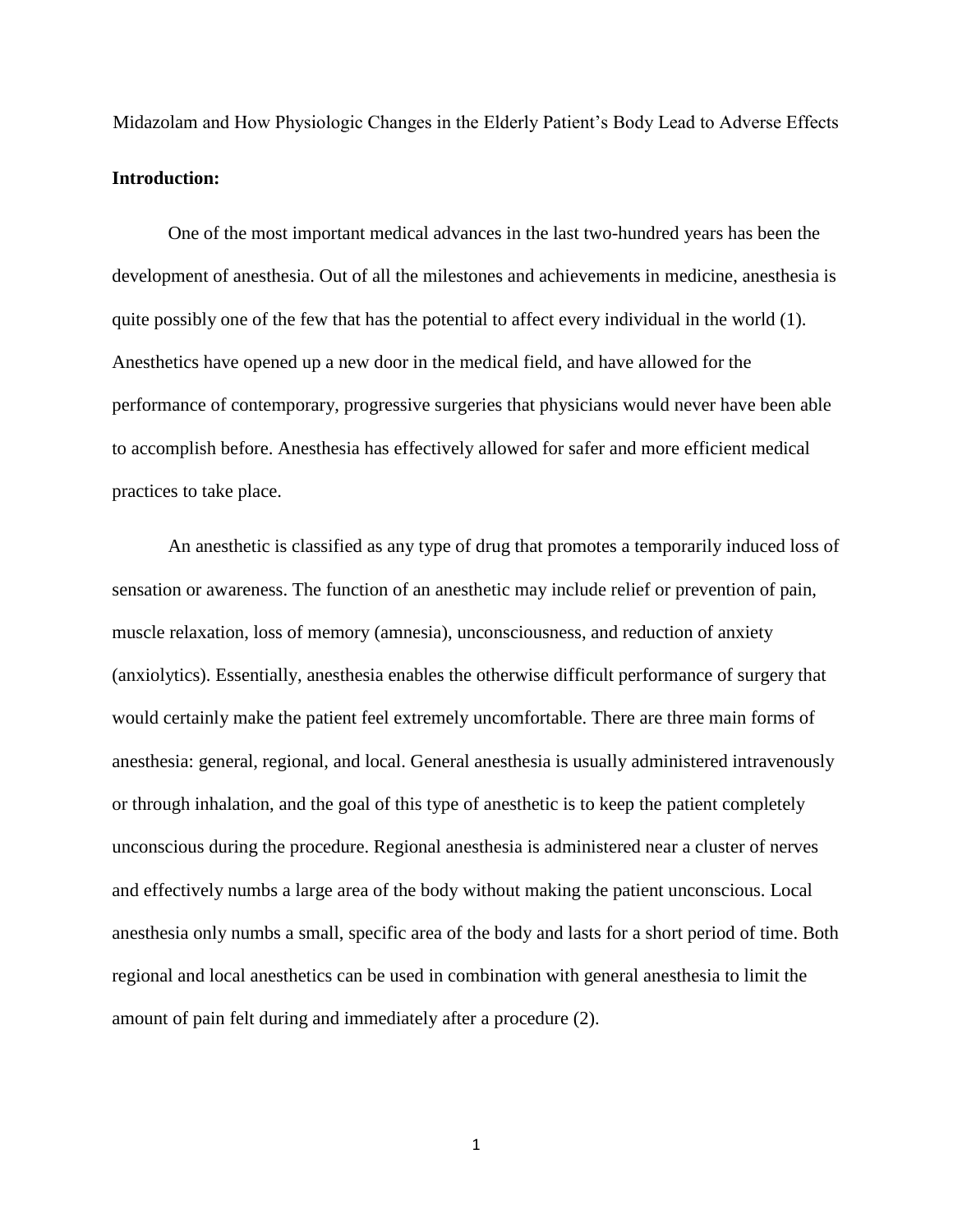Various forms of anesthesia have existed since 4000 B.C., but the birth of modern anesthesia occurred in 1846 when Dr. William Morton successfully administered ether to a patient at Massachusetts General Hospital (1). Since then, as medicine has progressed, many different types of anesthetic drugs have been discovered and successfully used in the form of inhalants, intravenous agents, and local/topical anesthetics. As stated earlier, anesthetics have properties that promote pain relief, sedation, amnesia, anti-anxiety, and muscle relaxation. One such type of anesthetic that encourages all of these effects are benzodiazepines (3) Benzodiazepines were accidentally first discovered in 1955 by the chemist Leo Sternbach while he was working for the healthcare company Hoffman-LaRoche on the development of tranquilizers. The initial clinical findings of benzodiazepines were impressive, and now, benzodiazepines are commonly used in various medical procedures today (4).

Benzodiazepines are a class of psychoactive drugs whose core chemical structure is the fusion of a benzene ring and a diazepine ring. A benzene ring is a six carbon molecule, in which there is a double bond between every other carbon while a diazepine ring is a seven member ring that contains five carbon atoms, two nitrogen atoms, and three double bonds (Figure 1). The addition of specific R groups, or side chains of different atoms, to this core structure give benzodiazepines their different properties and functions, and since the basic structure of benzodiazepines contains four distinct R groups (R1, R2, R2', and R7), there can be significant variety between different drugs in this class of anesthetics. Based on the R group substituents, five different pharmacological subgroups of benzodiazepines have been defined: the alpha-keto benzodiazepines, the 3-OH benzodiazepines, the 7-nitro benzodiazepines, the triazolo benzodiazepines and the imidazo benzodiazepine (midazolam). The alpha-keto benzodiazepines all have a ketone substituent group attached to the diazepine ring and are associated with anti-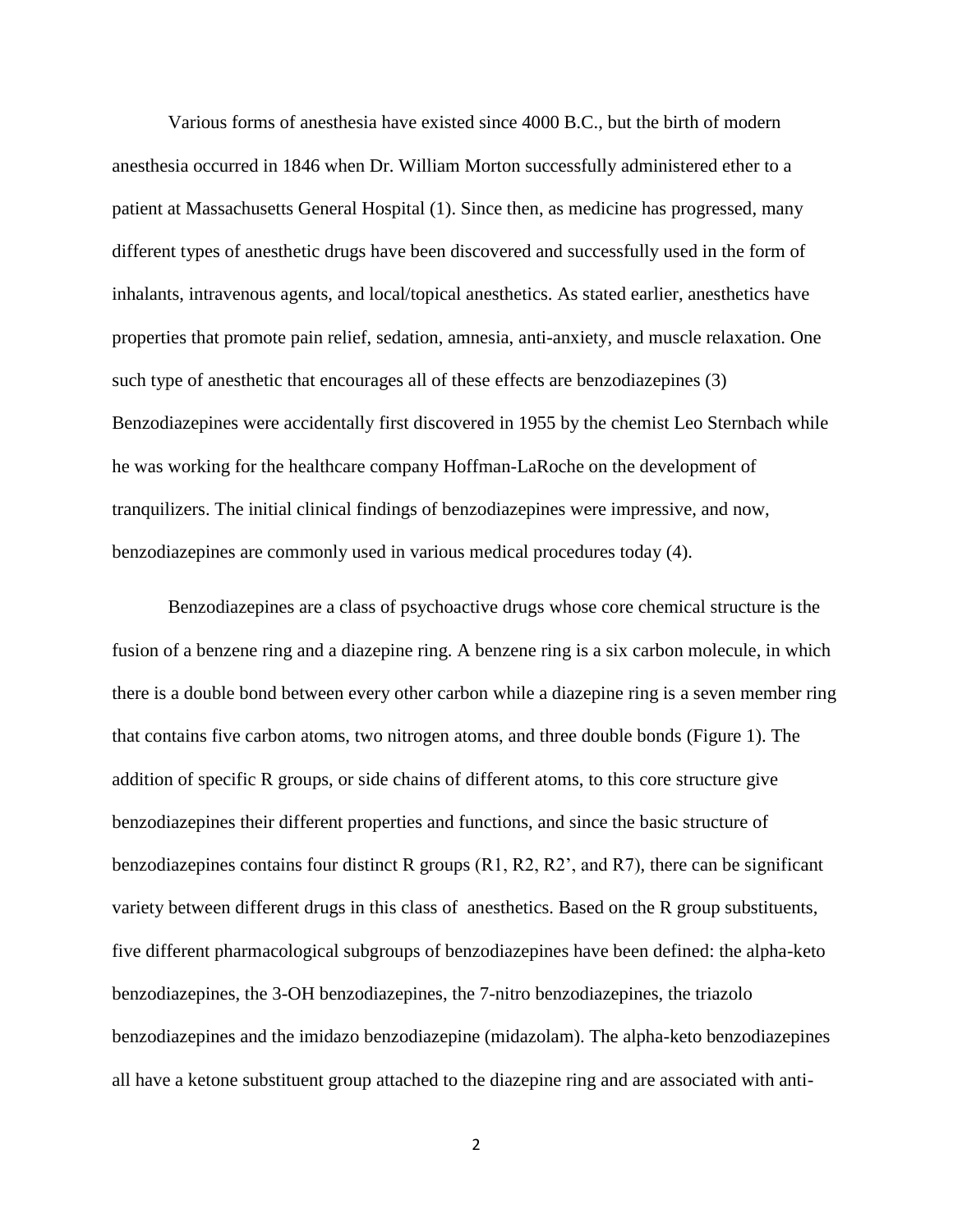anxiety. The 3-OH benzodiazepines all have a hydroxyl (-OH) group attached to the third carbon in the diazepine ring as well as a ketone group, and this means that this subgroup is linked with anti-anxiety and sedation. The 7-nitro benzodiazepines have a nitrogen dioxide group attached to the fused benzene ring, and drugs of this subset are related to the relief of anxiety. The triazolo benzodiazepines all commonly share a triazole group that is attached to the diazepine ring, and are associated with sedation. Lastly, midazolam is in a class of its own and contains an imidazole group that is connected to the diazepine ring (Figure 2). Midazolam helps with sedation and amnesia.

Benzodiazepine derivatives in the same subgroup are metabolized by similar mechanisms since they contain comparable R groups. Therefore, these derivatives have similar half-lives, which is amount of time that a particular drug stays within a patient's system. However, benzodiazepines with similar chemical structures can differ tremendously in their potency, rate of absorption, and other pharmacological parameters. Differences in potency depend on the particular combination of R group substituents at various positions. These distinct R groups also affect how the benzodiazepine travels throughout the body and its ultimate mechanism of action (5).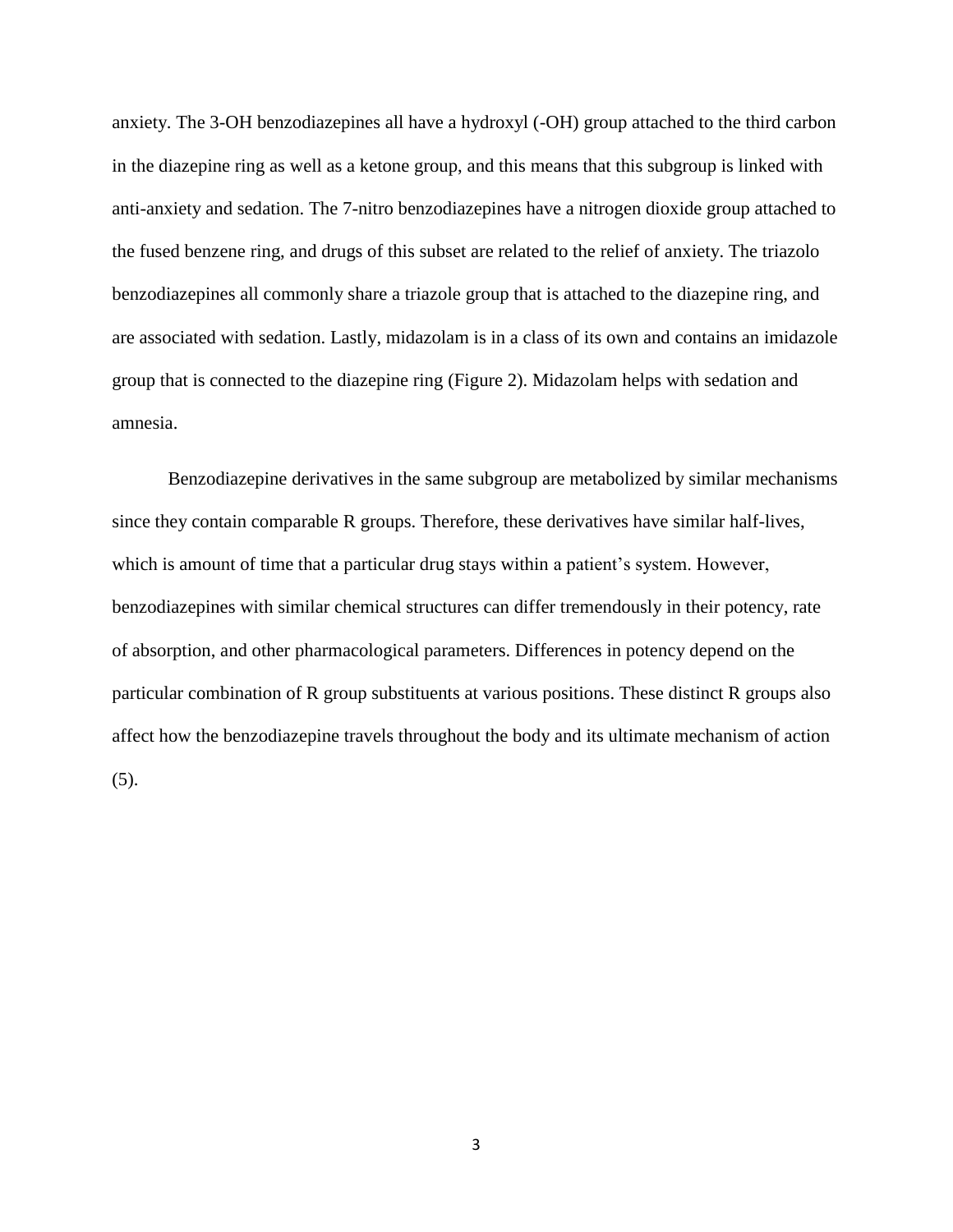

**Figure 1.** Basic Structure of Benzodiazepine

Benzodiazepines are revered in medicine for their sedative, anxiolytic, and amnesic properties, and they are commonly used in a wide variety of procedures. Amnesia is considered an important property of benzodiazepines since it helps patients forget the events surrounding a surgery (6). The most common benzodiazepines in use today are midazolam, diazepam, and lorazepam. All the effects of benzodiazepines, such as the ones listed above, result from their actions on the neurotransmitter, or chemical messenger, gamma-aminobutyric acid (GABA), specifically at the GABA<sub>A</sub> receptor in the central nervous system, which is a particular receptor class of GABA (7). Benzodiazepines produce a sedative effect because they facilitate the binding of GABA to the GABAA receptor, which hinders the flow of electrical impulses in the brain. Benzodiazepines allosterically bind to the  $GABA_A$  receptor which helps to increase the effects that GABA provides. The  $GABA_A$  receptor is involved in, and regulates, the majority of fast inhibitory neurotransmission in the vertebrate brain, and as a result, is involved in drug response since benzodiazepines produce a calming, sedative effect (8). In summary, benzodiazepines enhance the effects of GABA by helping GABA bind to its receptor so the neurotransmitter can illicit its inhibitory effects.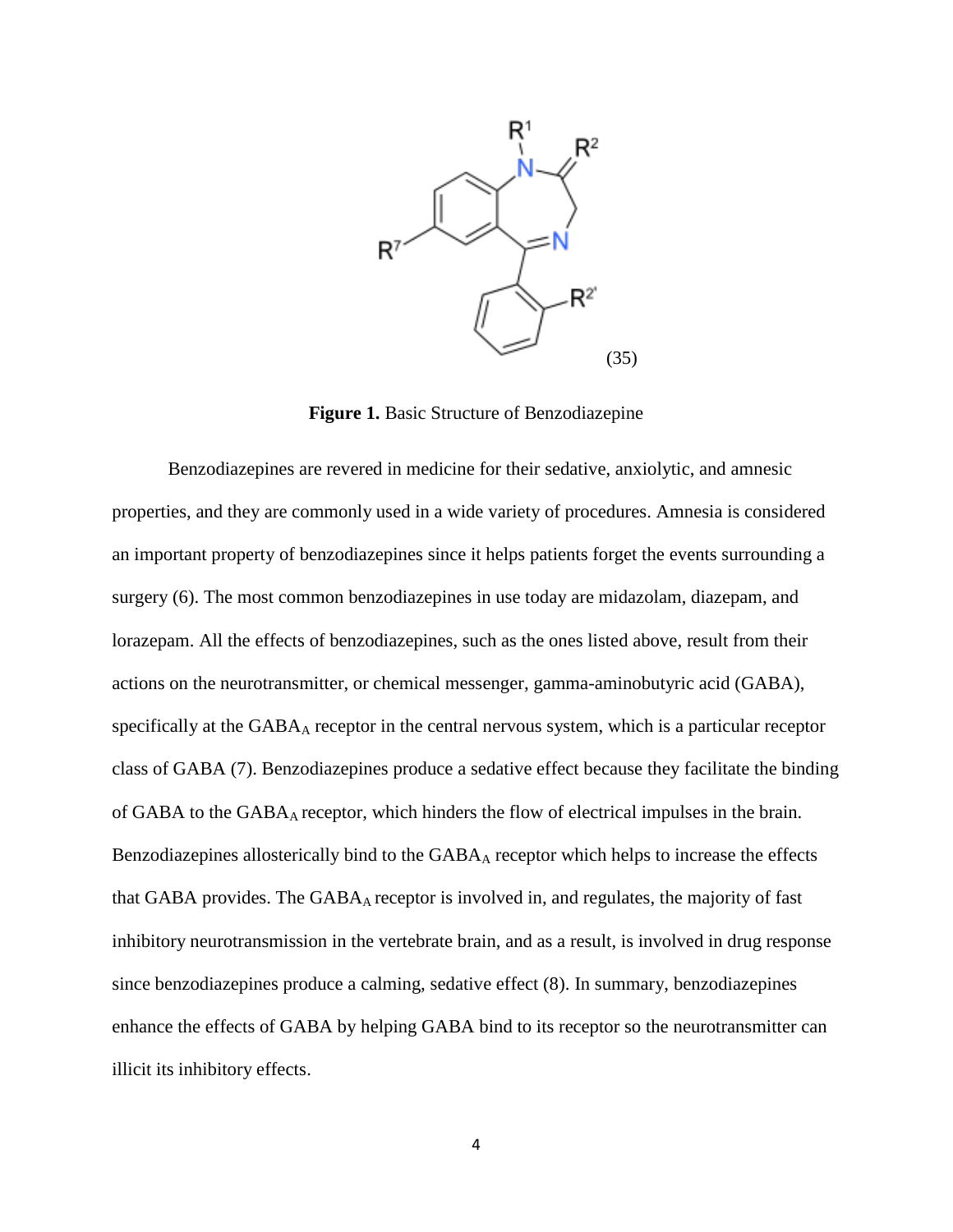Benzodiazepines are used on a wide variety of patients for the favorable anesthetic and pharmacological effects they produce. Patients of the elderly population are at most risk of developing adverse side-effects from benzodiazepines. Significant functional deterioration, meaning the loss of the ability to function unassisted, has been frequently observed after surgery in elderly patients, and some of these cases may relate to the use of benzodiazepines as an anesthetic. Essentially, temporary loss of memory from surgery can disrupt the fine balance between independence and disability in geriatric patients. This loss of memory can erode any self-confidence, which can lead to depression, noncompliance, and morbidity in the elderly. In this case, the relatively minor and well-recognized effect of benzodiazepines on the memory can result in serious consequences (6).

Old age may lead to altered pharmacokinetics, which refers to the movement of drugs within the body, and pharmacodynamics, which refers to the mechanism of action of drugs and their effects in the body, of these anesthetics. The altered physiology of these elderly patients have been found to cause altered clinical responses to sedative-anxiolytic drugs such as benzodiazepines. Relative to younger individuals, higher plasma concentrations of benzodiazepines are witnessed in geriatric patients after single or multiple doses of these drugs. This higher plasma concentration of benzodiazepines tends to be because advanced age is associated with impaired clearance of these psychoactive drugs. This impaired clearance is due a reduction in liver and kidney function and a decrease in serum albumin levels. Benzodiazepines also have a half-life that is almost double in geriatrics when compared to younger patients. These longer half-lives have shown increased incidence of adverse side effects such as confusion and memory loss in elderly patients. An increase in age may also lead to an increased intrinsic sensitivity to benzodiazepines. This means that the elderly have an increased response at any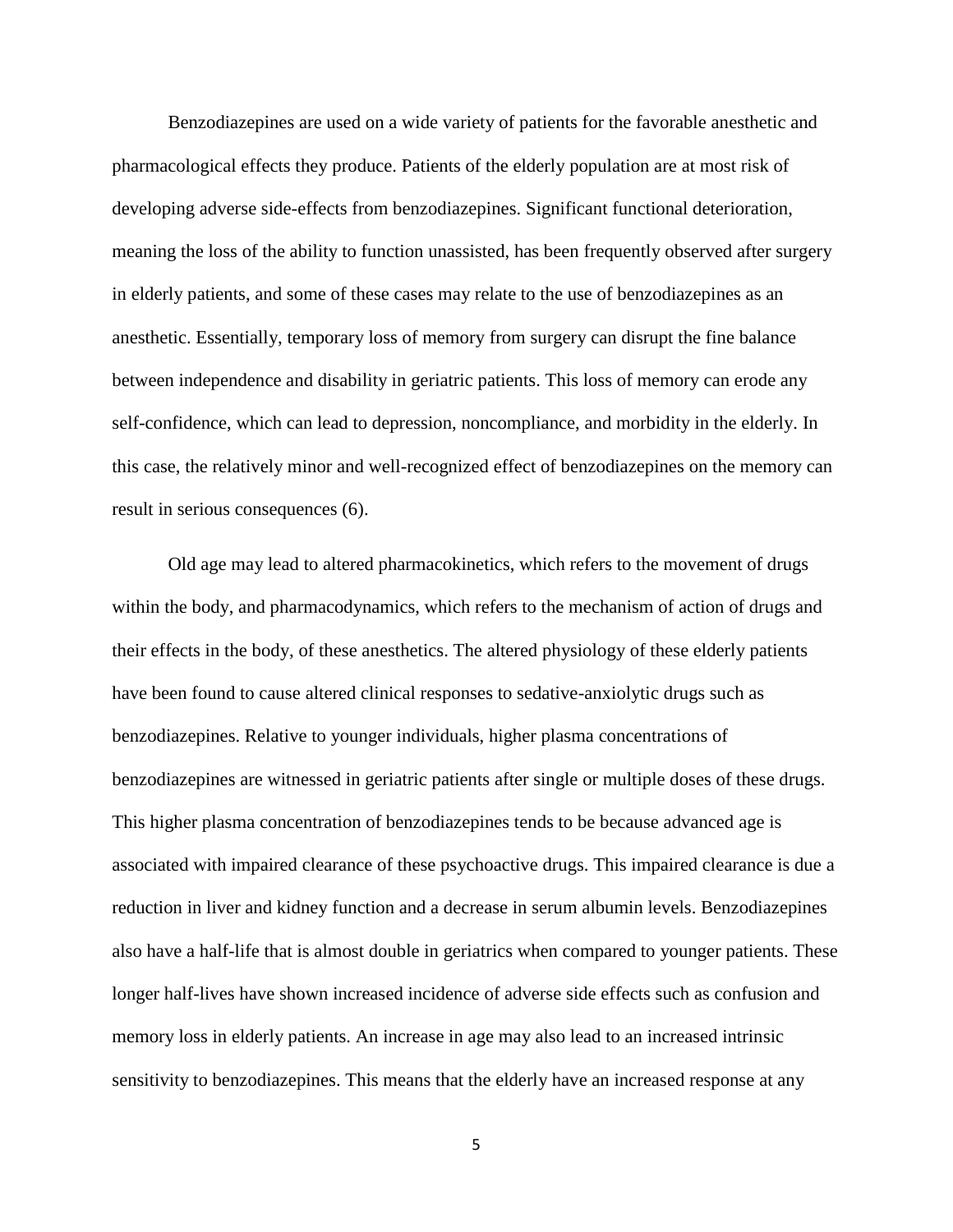given plasma concentration compared to younger individuals. Increased benzodiazepine sensitivity has been documented in clinical use and in laboratory trials and shows that the altered pharmacodynamics and pharmacokinetics of geriatric patients can lead to a heightened effect of benzodiazepines on their bodies (9).

Midazolam is the most commonly used benzodiazepine in medicine today because of its high potency, short half-life, and lipid and water solubility. The structure of midazolam consists of an imadazole group with a methyl group attached in the R1 and R2 positions, a fluoride group in the R2' position, and a chloride group in the R7 position (Figure 2). Midazolam is considered its own class of benzodiazepine since it contains an imidazole group that is connected to the diazepine ring. The imidazole group is what gives midazolam its amnesic property. Enhanced responses in the elderly body due to this drug can be attributed to an age-related changes in the subunit makeup of the  $GABA_A$  receptor (6). These responses can also be a result of physiological changes, such as alterations in body and organ makeup, variations in receptor number and receptor-drug affinity, signal transduction, and homeostatic mechanisms that occur as the body ages and are what cause the elderly to be more likely to have adverse side effects to midazolam and other benzodiazepines when compared to younger, healthier patients (10).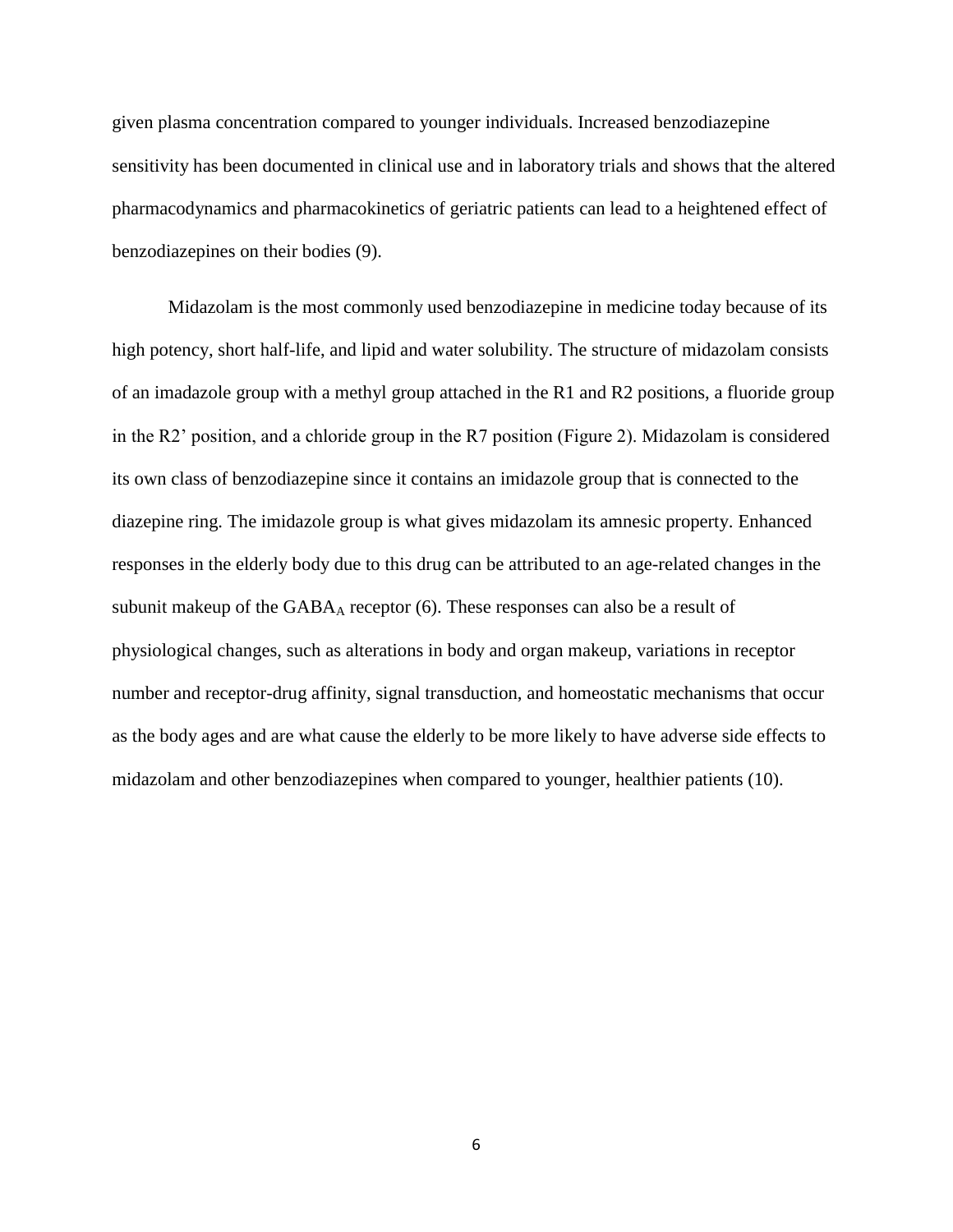

**Figure 2.** Structure of Midazolam

The increased pharmacodynamic, pharmacokinetic, and physiologic responses in the elderly are important to fully understand why these types of individuals experience effects from midazolam that are exceptionally profound. Changes in body and organ composition and receptor makeup of a geriatric patient are crucial to figuring out why these responses occur. The overall goal is to determine how and why the elderly are more sensitive and susceptible to the effects that midazolam produces. It is important to comprehend why these side-effects occur because the elderly account for about 11% of the population that undergo surgery on a yearly basis (11). Also, by 2050, the worldwide population aged over 65 years is projected to increase from 6.9% of the total population to 15.9%, which constitutes an extra billion elderly individuals. With midazolam being one of the most reliable anesthetics used in medical procedures today due to its high potency and fast rate of reaction, it is imperative to resolve why midazolam can adversely affect the elderly so that safer medical practices can be developed.

#### **Literature Review:**

Midazolam is one of the most common anesthetics in use today because it is revered for both its lipid and water solubility, short half-life, and greater potency when compared to other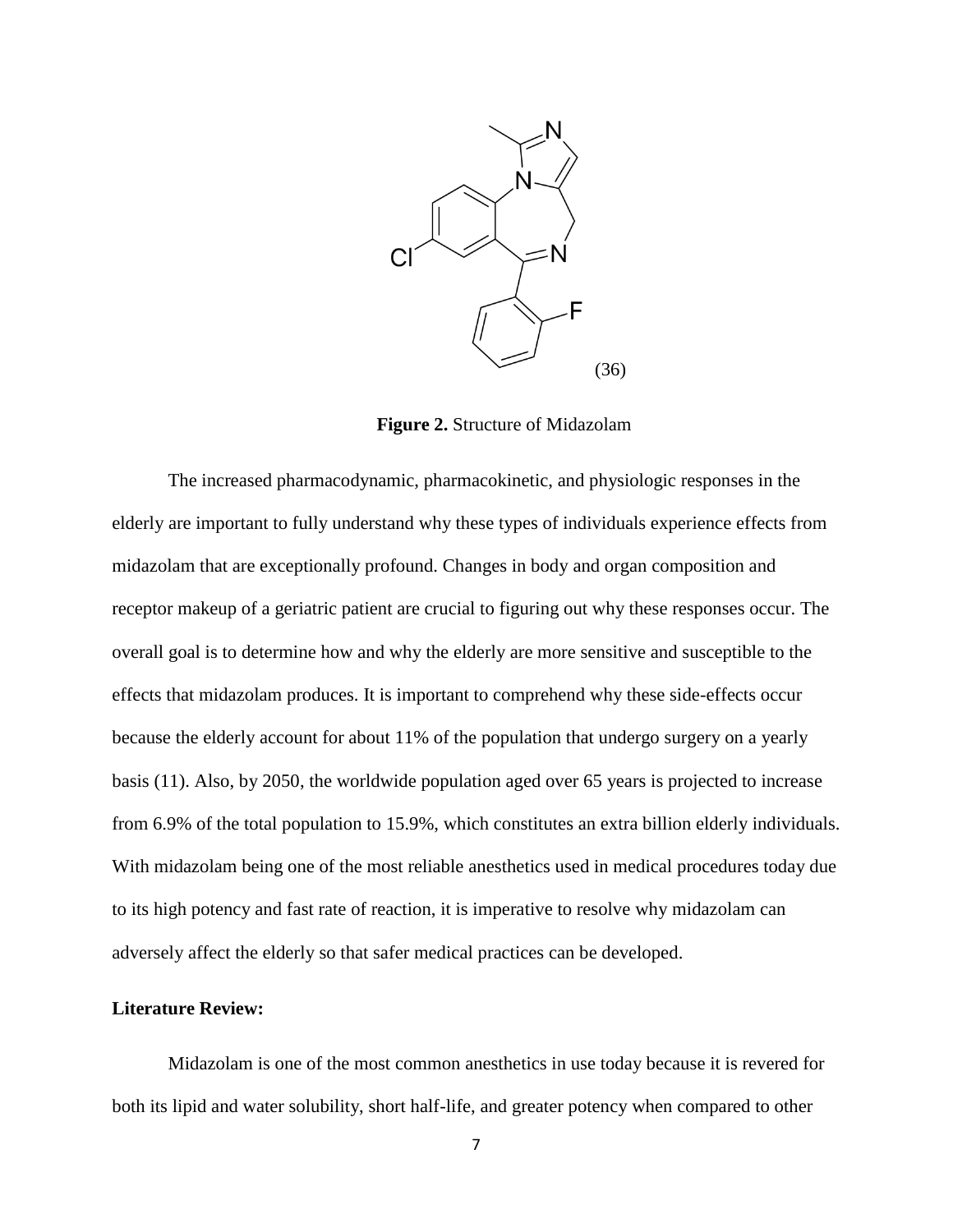benzodiazepines (12). As revered as midazolam is for its sedative, anxiolytic (anxiety reducing), and amnesic properties, elderly patients have been found to have altered clinical responses to this type of drug. This is because physiological changes such as changes in receptor and protein number and affinity, organ makeup, and body mass, as the result of aging, lead to enhanced pharmacokinetic and pharmacodynamic responses in the geriatric patient's body. These increased responses are what cause the elderly to be more likely to have adverse side effects to midazolam that are more profound when compared to younger, healthier patients, and these adverse side effects include prolonged amnesia, hysteria, functional deterioration, and depression. These side effects can be crippling to someone of the elderly community and can lead to a severe loss of self-confidence that they may never be able to fully recover from since it can leave them questioning the world around them. This can greatly diminish their independence and drastically effect their way of life after a simple, routine surgery.

#### **Pharmacokinetic Changes -**

Midazolam is considered a short acting benzodiazepine and usually has a duration of action of about three to four hours, which is the amount of time that midazolam has a pharmacological effect on the body (13). Midazolam also has a short distribution half-life (the time taken for 50% of the drug present in plasma to distribute outside the bloodstream) of four to nineteen minutes, and this is favorable since its effects are seen relatively quickly in the patient (14). These characteristics and properties of midazolam are important in the pharmacokinetic aspects of the geriatric patient when comparing them to the younger population. Pharmacokinetic changes that occur in elderly patients are changes in total body makeup, changes in drug metabolism and excretion, and changes in plasma protein numbers. Total body makeup changes in the geriatric patient include a decrease in total water volume, an increase in total body fat, and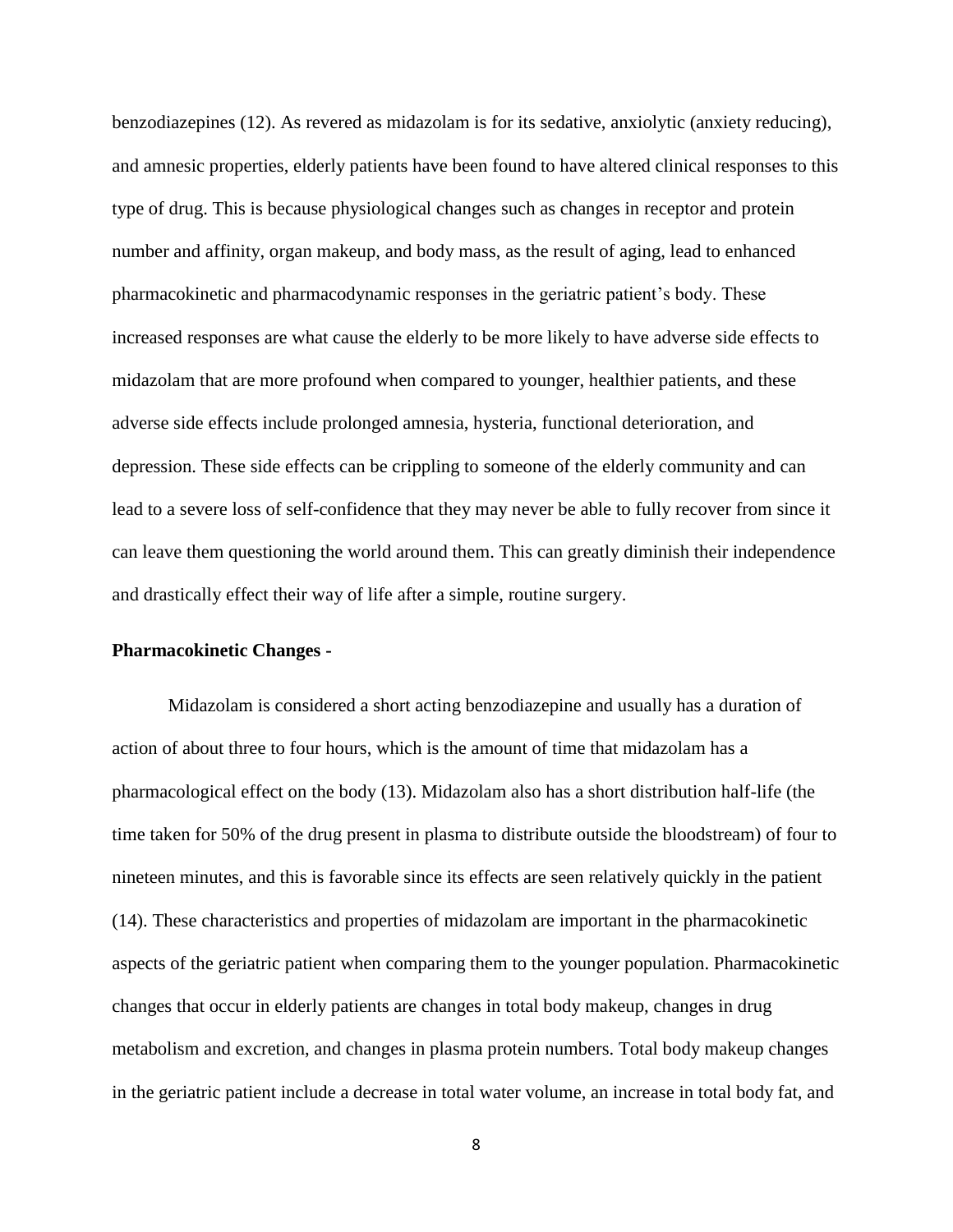a decrease in total muscle mass. Aging is accompanied by an increase in body fat of 25-30%, a decrease in lean body mass and a decrease in total body water volume. Since drug distribution depends largely on body composition, these changes result in reduced volume of distribution of water soluble drugs, which may lead to increased initial drug concentration, and increased volume of distribution of lipid soluble drugs, such as benzodiazepines, which may lead to increased elimination half-life and prolonged effect (15).

However, midazolam has the ability to be both a water-soluble and lipid-soluble drug depending on the pH of its environment. If the pH of the enviroment is less than 4, midazolam will exist as a water soluble drug. If the pH of the environment is greater than 4, midazolam will exist as a lipid soluble drug (16). This means that midazolam is able to have both an increased initial drug concentration and an increased elimination half-life. Therefore, if midazolam is given orally, it will exist as a water-soluble drug in the stomach and gastrointestinal tract since the pH of the digestive system is usually at around a pH of 4.0. Since there is less water present in the elderly patient's body, the concentration of midazolam will be higher than it would be if the same dosage was given to a younger patient. If midazolam is given intravenously, it will exist as a lipid-soluble drug since the pH of the blood is around 7.35 and this will mean that midazolam will concentrate in fatty tissues. The increased presence of body fat in the geriatric patient allows for more midazolam to distribute throughout the body. This would cause more of the drug to be present in the elderly patient's body for a longer period of time. Other literature agrees and states that drug distribution in the elderly may be altered by significant changes in the lipid to lean body mass ratio (17). It was also mentioned in the literature that increased fat in the geriatric patient increases the volume of distribution for highly lipophilic drugs such as benzodiazepines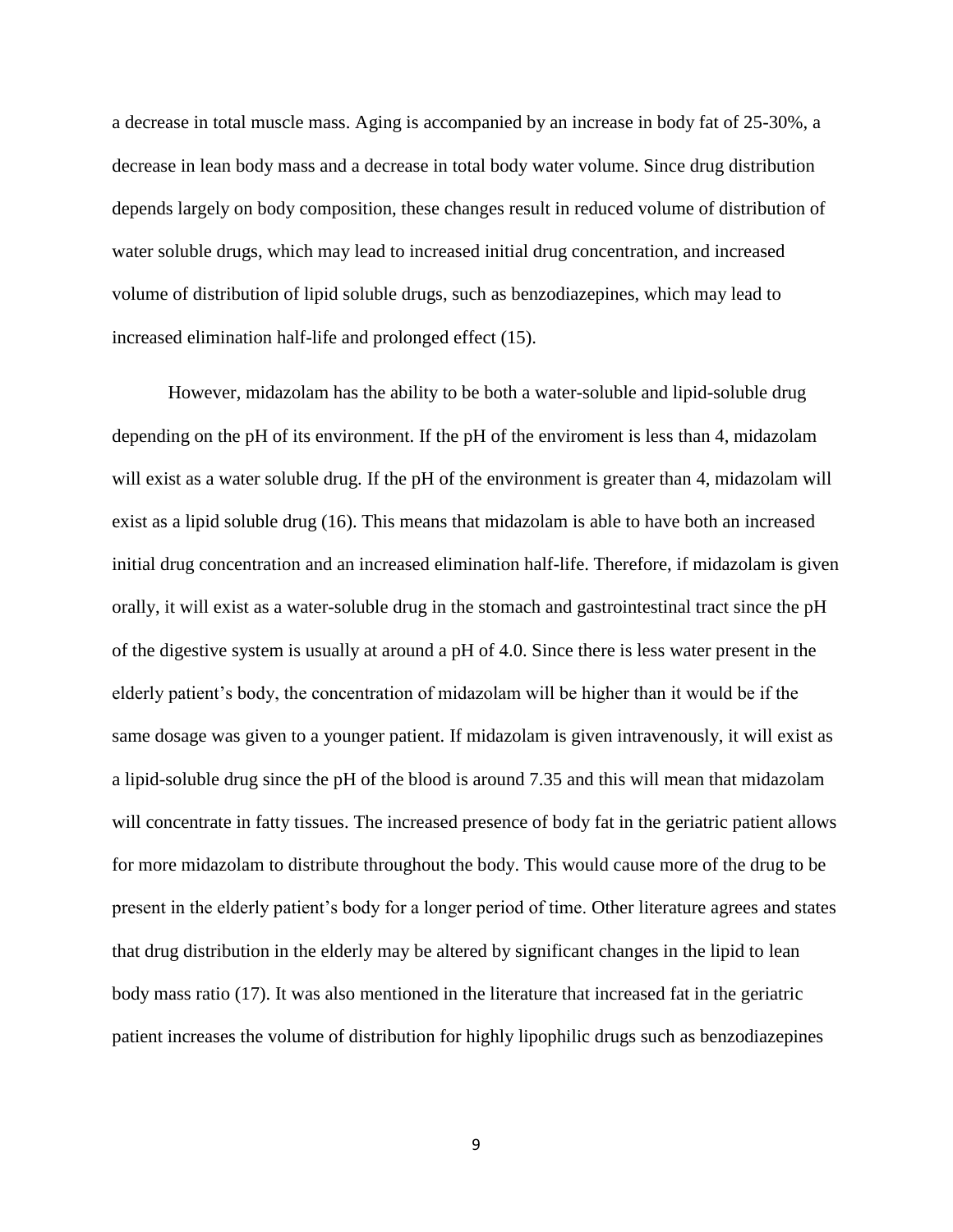and may increase their elimination half-lives which would lead to the drug staying in the body and producing a more profound effect than was originally anticipated (18).

#### *Serum Albumin and Aging -*

The number of plasma proteins available also effects the drug distribution of midazolam. Serum albumin, a protein found in blood plasma, plays an important role in binding midazolam and transporting it throughout the body and the amount of serum albumin available effects the free drug concentration (i.e., the amount of drug that is not bound to protein in the serum). This population of unbound drug molecules is able to exert the therapeutic or toxic effect of the drug that is administered. The term "free fraction" is used to describe the percentage of the drug that is unbound in the serum versus the total drug concentration. In the elderly, as age increases, the amount of serum albumin protein that is present in the blood decreases. This decrease can result in an increase in the free fraction of drugs that are usually highly bound to albumin when they are first administered to a patient until their steady-state equilibrium is established, and this leads to more unbound midazolam that is able to exert its effects on the patient. Essentially, the less serum albumin that is present in a patient's blood, the more drug that is available to produce adverse effects on the patient and just a small reduction in protein binding may result in a clinically significant increase in free drug concentration (15).

There are two different opinions when it comes to the effects of drugs such as benzodiazepines and the reduction of serum albumin. The first hypothesis is that serum albumin levels decrease normally with age. This is demonstrated in a study on elderly patients who did not possess disease states such as dysproteinemia and malnutrition, which are potentially associated with abnormal serum albumin levels (19). Of the patients in the study, the mean serum albumin concentration fell progressively with each decade of age, from 3.97  $g/dL$  in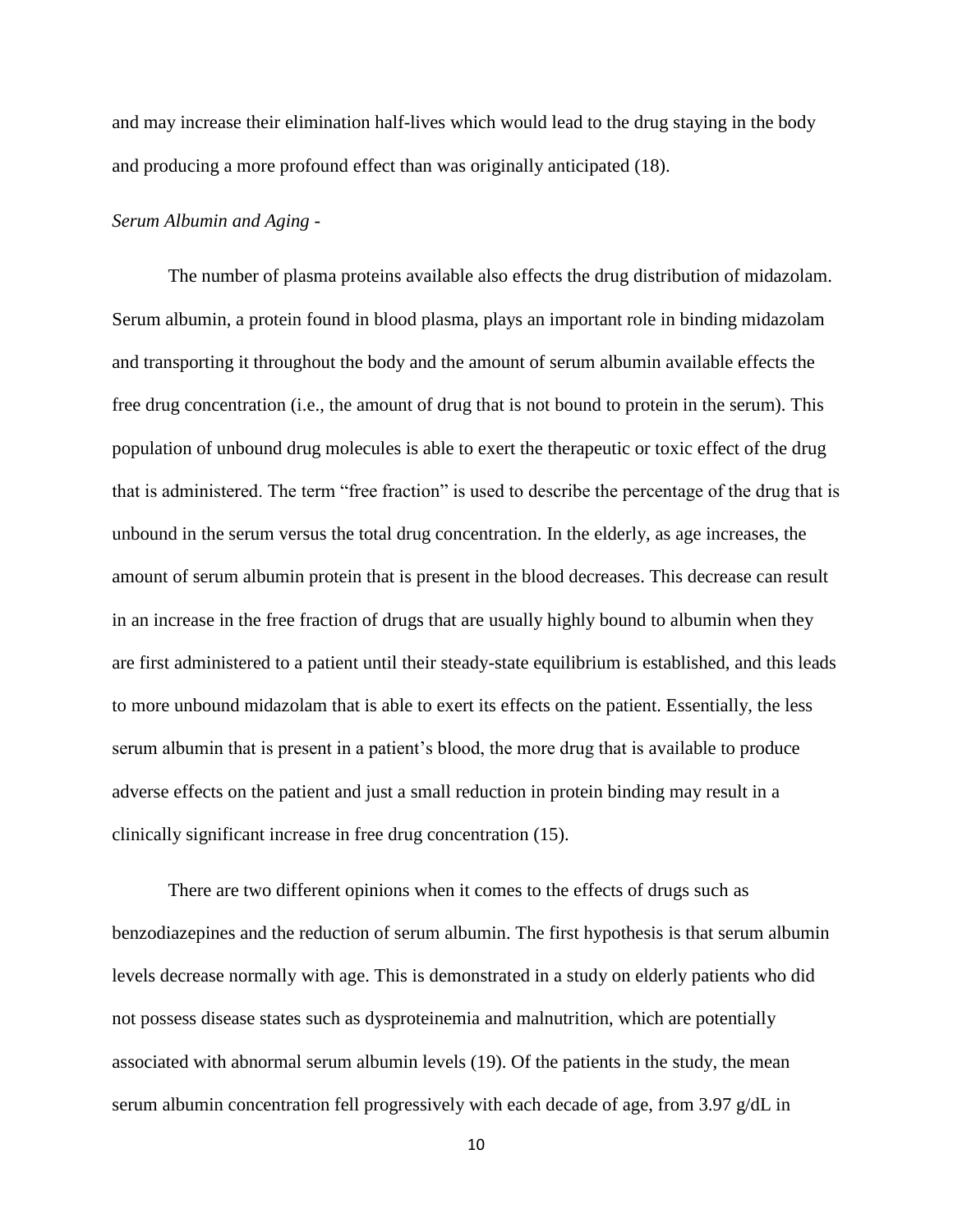subjects aged less than 40, to 3.58 g/dL in those aged 80 or older (19). The percentage of patients with a normal serum albumin level (4.0 g/dL or higher) also decreased progressively with age, whereas the frequency of a low serum albumin level increased with age (19). There is also agreeance in the scientific literature that serum albumin levels decrease as a result of the normal aging process (20). A study showed that serum albumin levels decreased with age in both men and women. In the study that they performed, the median value declined from 4.3  $g/dL$  in males aged 65-69 to 3.9 g/dL in 90 or greater, and 4.3 g/dL to 4.0 g/dL in females. Incidence of hypoalbuminemia (when serum albumin is less than or equal to 3.5 g/dL) increased in parallel with age from 1.2% in elderly aged from 65-69 to 6.6% in males aged from 85-89, and 0.6% to 4.1% in females (20). It was concluded that a fall in serum albumin concentration in communitydwelling, self-supported (healthy) elderly persons was associated significantly with aging (20).

However, there is some scientific literature that disagrees with the fact that decreased serum albumin levels are strictly reliant on the normal aging process. This literature believes that reduced serum albumin levels are associated with disease, and the elderly's greater susceptibility to disease explains why they tend to have decreased albumin levels compared to the younger population. One source of literature stated that disease may reduce albumin in any age group, and studies have shown no association between age and albumin (21). To investigate the association of age and albumin, albumin levels were determined in 241 apparently healthy subjects aged 55 to 101. A small but consistent negative regression slope of about 4% per decade was found for those aged over 70. From the results, both concluded that hypoalbuminemia in elderly patients generally should be attributed to disease rather than age alone (21). Other scientific literature also had similar findings to show that decreased serum albumin levels are not just a result of the normal aging process. To clarify the relation between age and serum albumin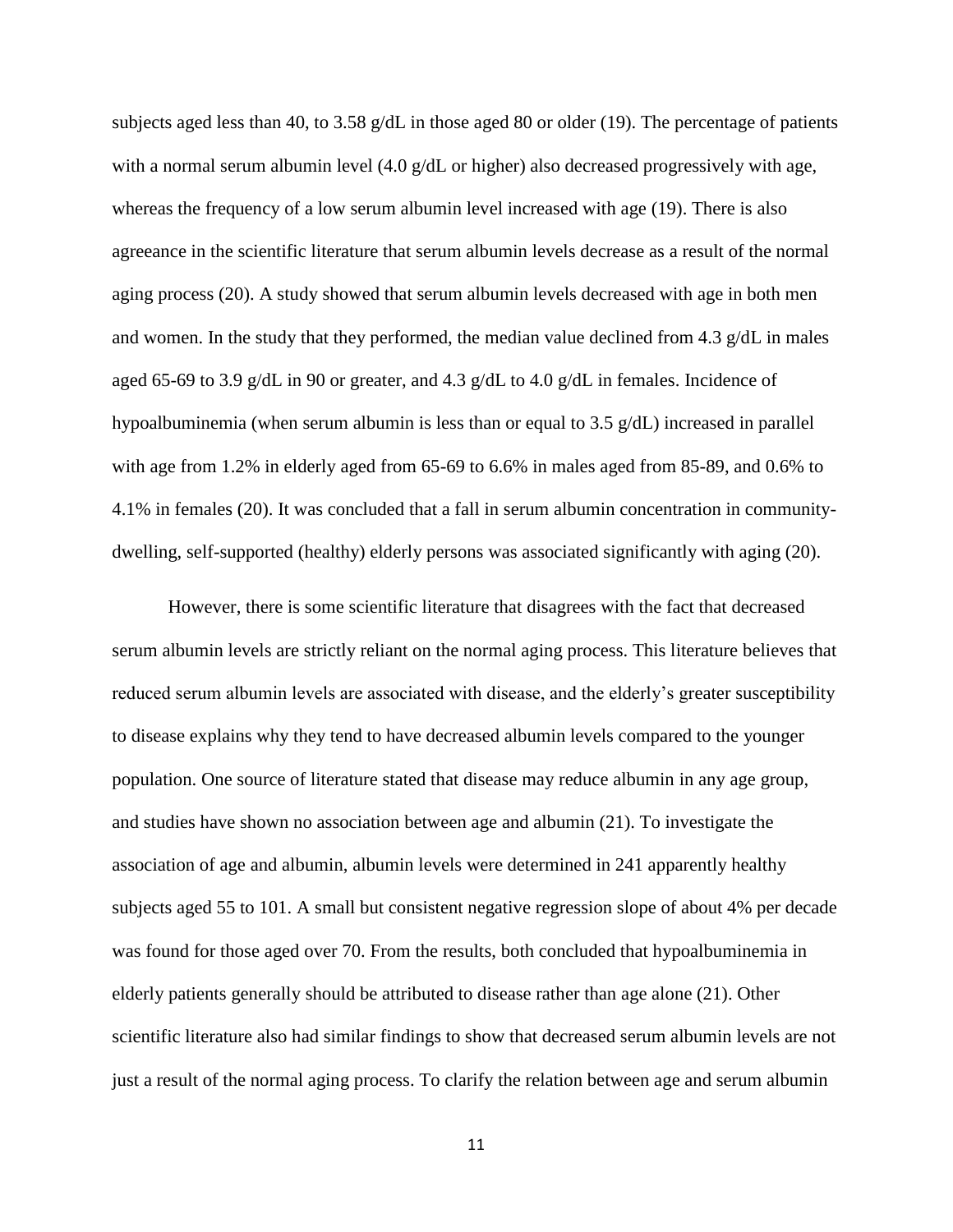levels, a population of 1066 healthy males was screened (22). The results of the study showed only a slight decline in albumin of 0.054 g/dL per decade. This small decline occurs entirely within the range of normal (3.5-5.5  $g/dL$ ), contrary to many reports. Mean albumin values were 4.25 g/dL for patients in their eighties and 4.13 g/dL for patients in their nineties (22). This led to the conclusion that the age-related decline within healthy subjects is far less than previously described, and the data from the study demonstrated that hypoalbuminemia is not a consequence of normal aging (22). The disagreements between how serum albumin levels are affected by age are still up for debate. However, it can be agreed upon that reduced serum albumin levels in the blood lead to more adverse effects from drugs such as midazolam so the disagreements on how serum albumin levels decrease seems to be trivial.

# *Liver Function and Aging -*

Drug metabolism and excretion also change as aging occurs. The metabolism of medications primarily occurs in the liver, and a decrease in mass of the liver, coupled with a decrease in function, plays an important role in the reduction in drug metabolism in the elderly patient. The liver mass in a patient of advanced age reduces by 20% to 40% and is accompanied by a 35% decrease in hepatic blood flow when compared to an individual who is younger and healthier. As a result of this reduction in mass and volume of blood flow, medications will show a higher bioavailability in a geriatric patient (10). Other literature agrees with this and states that liver metabolism is comprised of phase 1 reactions (oxidation, reduction and hydroxylation, largely performed by oxidases such as cytochrome P450) and phase 2 reactions (conjugation) (Figure 3). Phase 2 reactions appear to be unchanged by the aging process, however, phase 1 reactions are reduced due to a combination of reduced hepatic blood flow and reduced hepatic blood volume. This is because phase 1 enzymes are more oxygen dependent than phase 2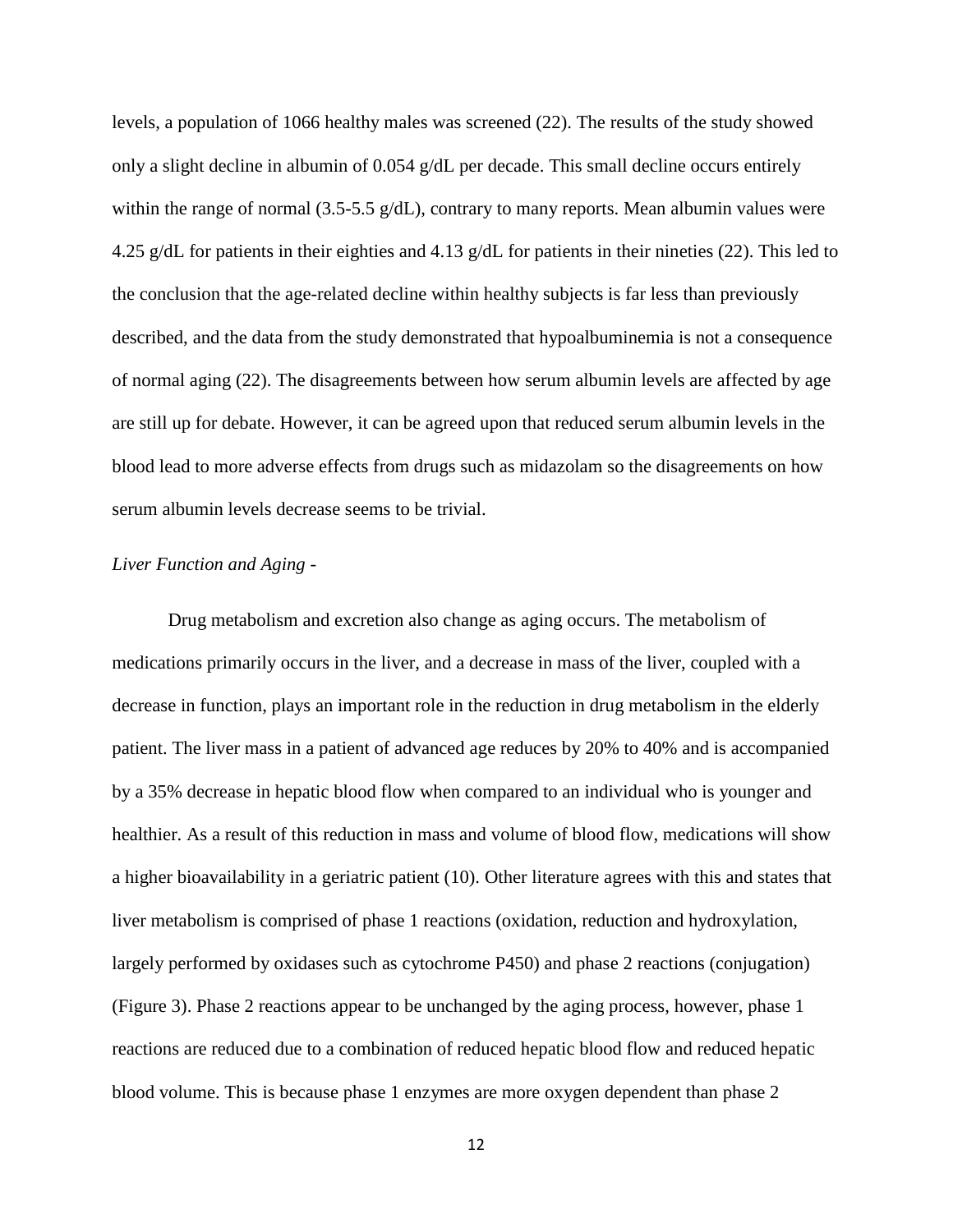enzymes, and if less blood is flowing through the liver then that means less oxygen is able to enter the liver as well. The result is that drug metabolism, particularly phase 1 metabolism, may be considerably reduced in elderly people (15). More literature has a similar view that drug metabolism in the elderly is impaired because of a decrease in liver mass and a decrease in hepatic blood flow (23). A study was performed and it was found that there are no significant differences in cytochrome P450 3A4 (CYP3A4) activity between young and old populations. CYP3A4 is an enzyme that is found in the liver, and it is responsible for the phase 1 metabolism of midazolam so that it can be removed from the body. Other scientific literature also backed this research by showing that aging has no effect on CYP3A4 metabolic clearance of midazolam (24). This means that the function of hepatic enzymes do not decrease with age, and continue to function normally.



**Figure 3.** Diagram of Midazolam Metabolism in the Liver

However, other scientific literature found that CYP3A4 metabolic activity did decrease as a result of aging, and this was demonstrated in a study where lignocaine, a drug metabolized by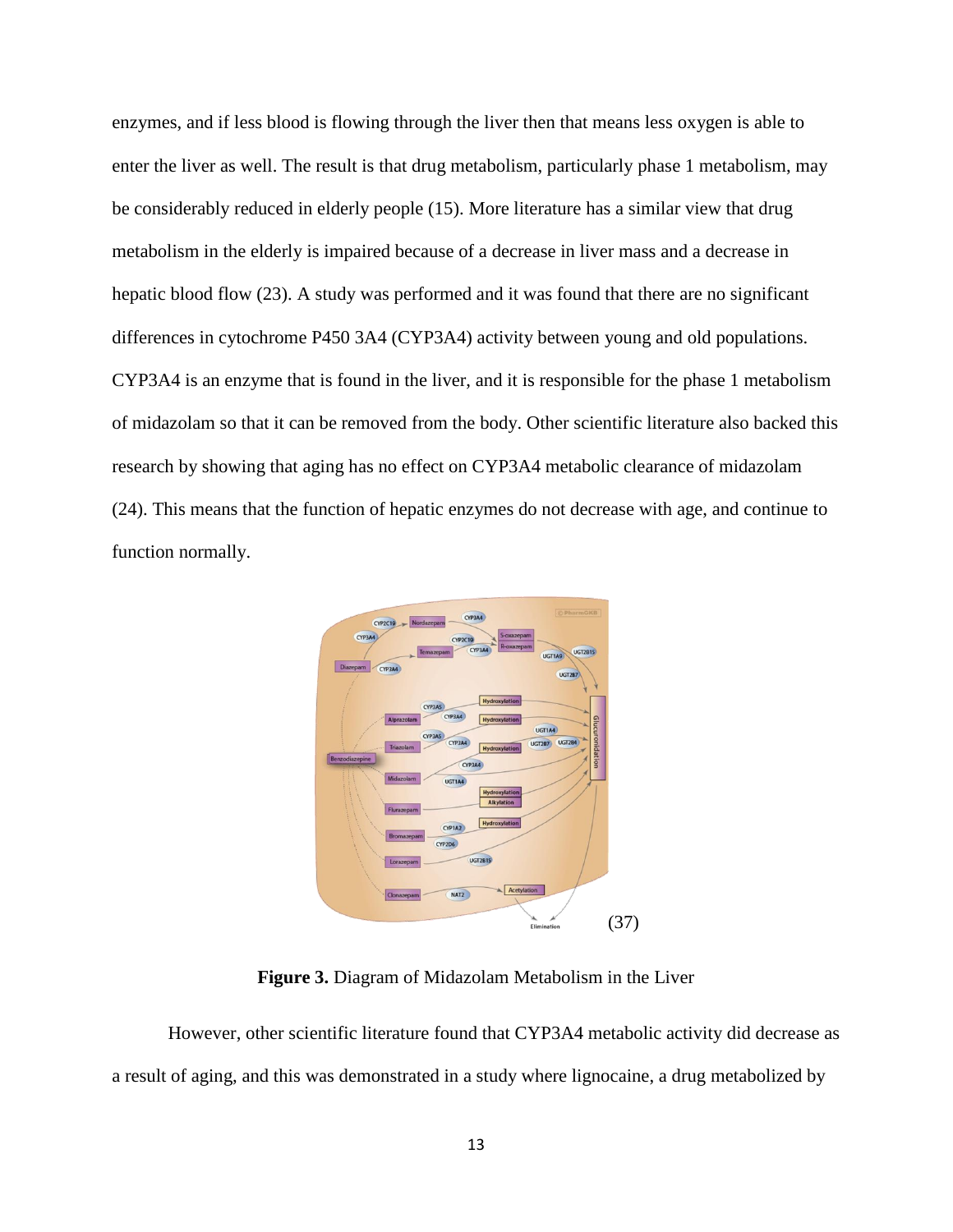CYP3A4 just like midazolam, was administered to young and elderly patients (25). It was found that CYP3A4 took longer to metabolize the lignocaine in the elderly patients than in the younger patients. Other literature contributes to this debate by stating that investigations on the influence of aging on phase 1 enzymes in humans have reported conflicting results. It was concluded that a study conducted in 54 liver samples from healthy donors from 9 to 89 years did not show changes in either microsomal protein content or total cytochrome P450 enzyme activity with age. By contrast, another study carried out on 226 subjects revealed a significant decrease of 32% in total cytochrome P450 content of liver biopsy samples (26). This means that the less liver enzymes that are present in the liver leads to less midazolam that is able to be metabolized. This in turn means that less midazolam is able to make it to the kidney for excretion. Therefore, there are conflicting views as to why reduced liver drug metabolism occurs in the elderly, but a decreased metabolic drug rate is caused nevertheless and, as a result, leads to midazolam having a longer, more implicit effect on the elderly patient since the drug stays in the patient's system much longer.

After reviewing the literature further, it is consistent in stating that a decreased metabolic rate of midazolam by the liver is caused by a reduction in liver mass and the subsequent reduction of hepatic blood flow and hepatic blood volume. As stated earlier, enzymes involved in phase I metabolism in the liver are very oxygen dependent and the less blood that is able to flow through the liver means that less oxygen is able to enter the liver as well. This would make it appear that the activity of phase I enzymes such as CYP3A4 are being decreased when in reality they are not, and the blood is just flowing through the liver at a slower rate (27). This decreased rate of blood flow and a reduced volume of blood entering the liver causes midazolam to not be metabolized as quickly and this leads to a greater availability of active midazolam in the elderly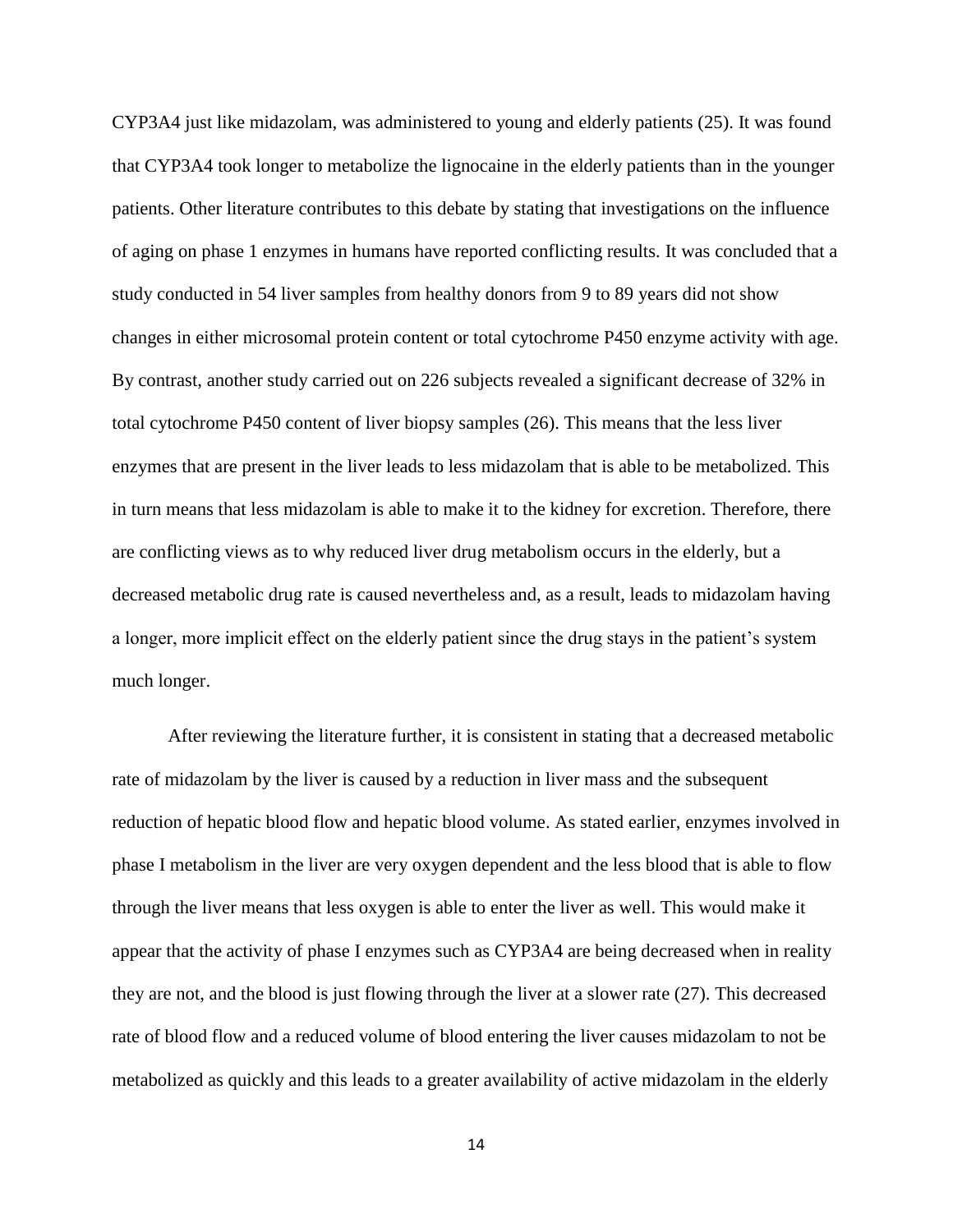patient's bloodstream which can lead to a potentiated effect since midazolam is not able to be converted into non-active metabolites. Therefore, aging does not affect metabolic enzymes and their activity such as CYP3A4 and only affects the physiological aspects of the liver which lead to midazolam having a greater bioavailability.

## *Kidney Function and Aging -*

Drug excretion via the kidney, or renal excretion, also decreases in the elderly patient, and the half-life of drugs in an elderly patient's body is increased as renal function is reduced. This decline in renal function is the result of several physiological changes, which include a reduction in blood flow to the kidneys, a decrease in kidney mass, and a reduction in the size and number of functioning nephrons (28). A nephron's chief function is to filter the blood, eliminate wastes from the body, regulate blood volume and blood pressure, control levels of electrolytes and metabolites, and regulate blood pH. A reduction in the glomerular filtration rate (GFR) of the kidneys is also a consequence of aging (28). GFR refers to the amount of blood that is able to pass through the glomeruli of the kidney, and the glomeruli are tiny capillaries located at the beginning of the nephron in the kidney which serve as the first step of blood filtration. Scientific literature sources are in agreement with the statement about decline in renal function and, through research and data, suggest that the most important pharmacokinetic change in the elderly is the reduction in renal drug elimination as glomerular filtration rate, tubular secretion, and renal blood flow are reduced. This was shown by the reduction in inulin clearance as aging occurs and the more elderly a patient was, the less inulin was able to be cleared by the kidneys. Inulin is a substance that is neither absorbed or excreted by the body, and, as a result, is great for examining the GFR and function of the kidneys (29, 30). A decrease in blood filtration leads to less midazolam that is excreted from the body and, as a result, more midazolam is reabsorbed into the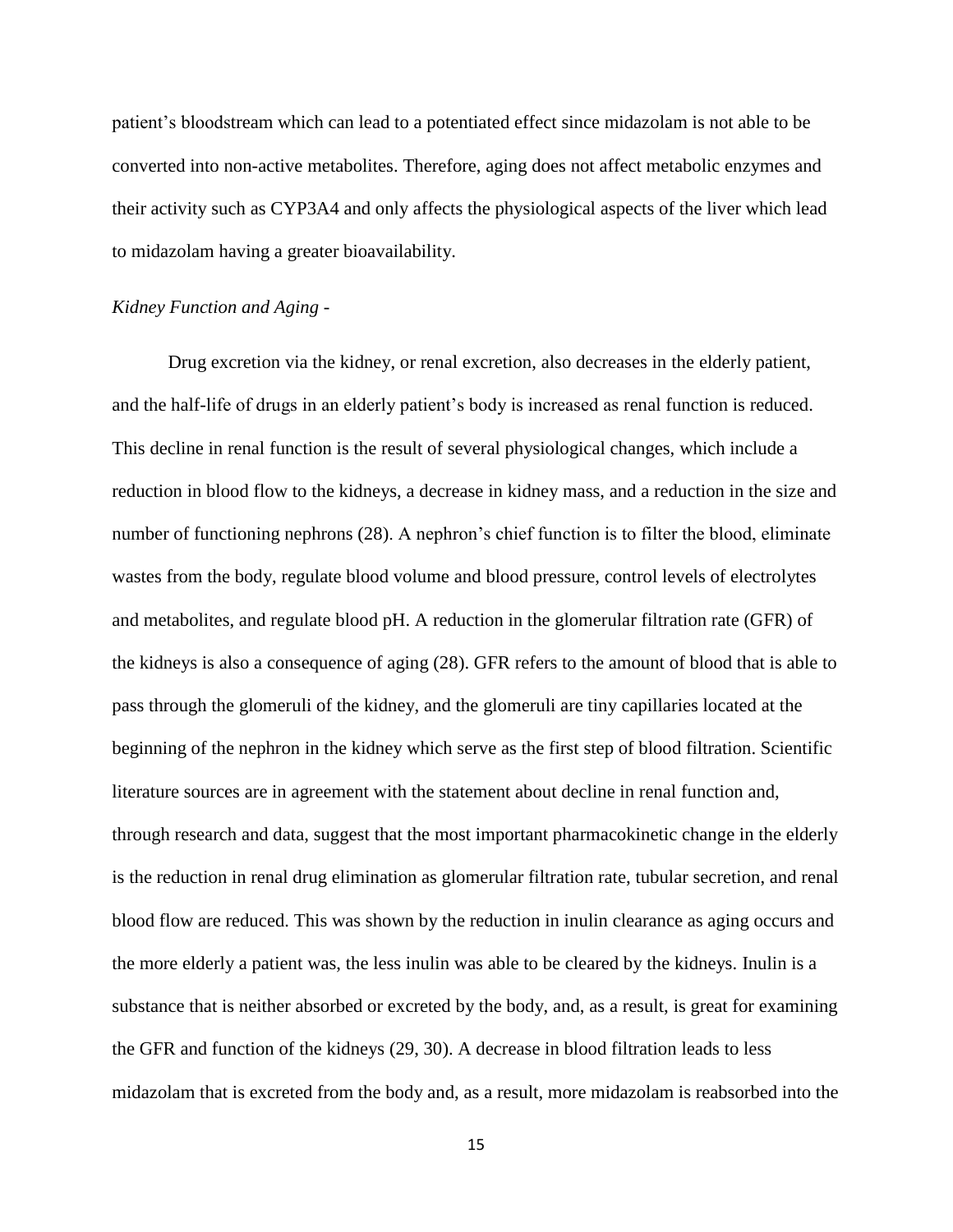bloodstream where it is able have an effect on the body that is more prolonged than usual. A reduction in blood flow to the kidneys means that the amount blood containing serum albumin bound midazolam reaching the kidneys is significantly reduced which leads to increased levels of midazolam present in the body. These increased levels produce pharmacological effects on the body that are more profound than normal. Therefore, the decline in renal function in the elderly is closely related to the incidence of adverse drug reactions. All of the literature is in agreeance that the decline in kidney function and the reduction of its ability to filter blood with an increase in age are reasons that adverse drug events occur in elderly patients. The reduction in renal excretion simply causes the drug to stay in the body for longer than was normally intended.

#### **Pharmacodynamic Changes -**

Physiological changes that occur with aging also increase the pharmacodynamic response of the elderly patient. An increased pharmacodynamic response leads to increased drug sensitivity in the geriatric patient. These changes include alterations to receptors (i.e., receptor composition) and receptor affinity in the central nervous system. This means that the subunits of receptors change with aging that, therefore, change the affinity of receptors to anesthetics like midazolam. Most of the literature asserts that this is what mostly accounts for the elderly being affected by midazolam more than the younger population.

# *GABA neurotransmitter system alterations and aging -*

Alterations to receptor numbers and affinity in the central nervous system are one of the main reasons for increased drug response to midazolam in the elderly patient. GABA is the primary inhibitory neurotransmitter in the brain, and it plays an important role in reducing neuronal excitability throughout the nervous system and in producing a calming effect on the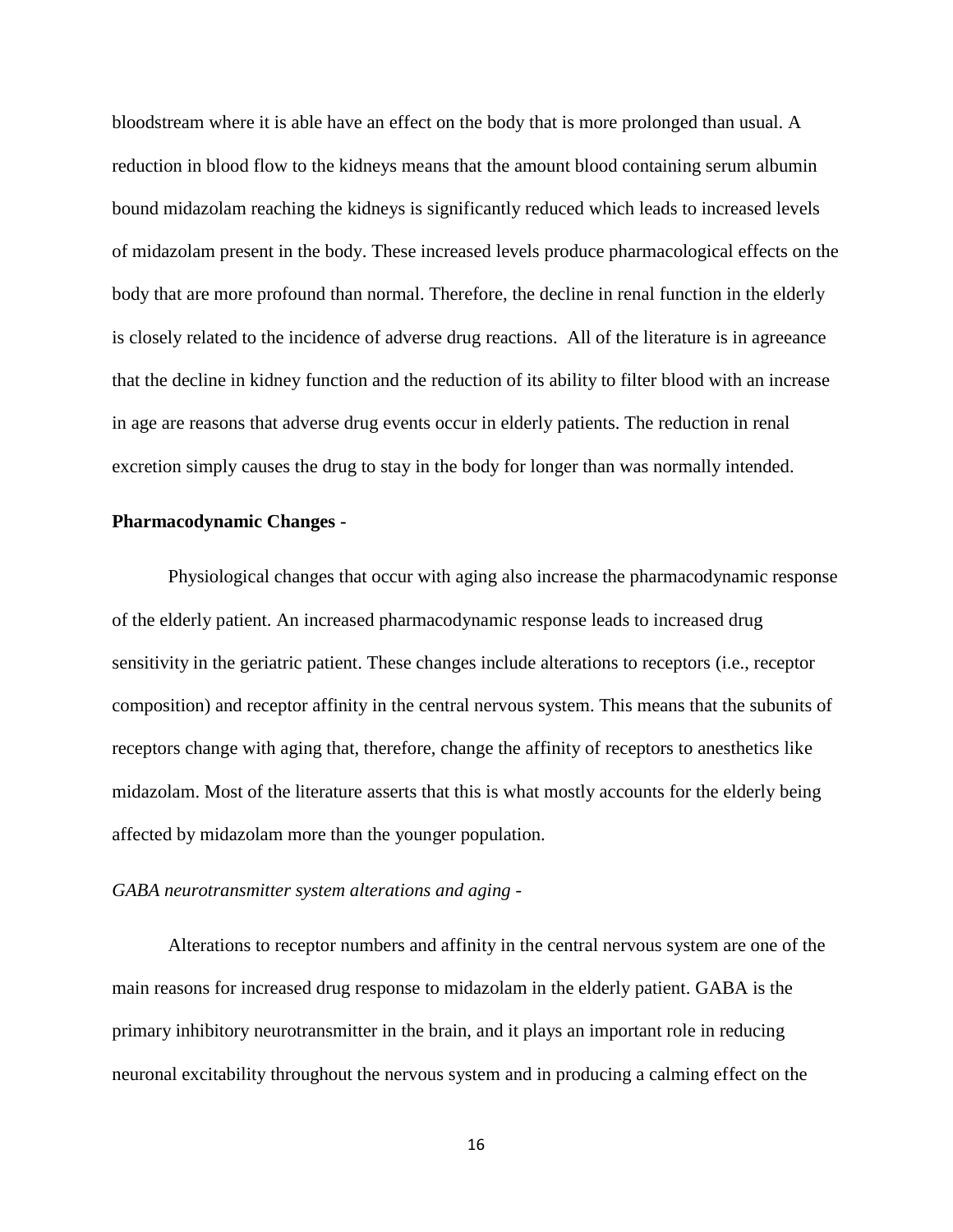brain (31). Midazolam is metabolized by the gamma-aminobutyric acid (GABA) neurotransmitter system, and changes in the GABA neurotransmitter system increase the sensitivity of elderly patients to benzodiazepines such as midazolam. Essentially, midazolam's mechanism of action consists of the drug allosterically binding to the  $GABA_A$  receptor of the GABA neurotransmitter system which alters the binding site of the receptor. Therefore, when GABA binds to the GABA<sub>A</sub> receptor, more ligand-gated chloride channels are opened than usual, which allows more chloride ions to enter the post-synaptic neuron. This increase of chloride ions entering the post-synaptic neuron then increases the inhibitory effect that the GABA neurotransmitter has on the body. As a result of changes in the GABA neurotransmitter system, elderly patients are more susceptible to the adverse effects of midazolam such as ataxia, sedation, and cognitive impairment (10).

This process leads to the anesthetic effect of midazolam because the increase of chloride ions entering the post-synaptic neurons causes inhibitory post-synaptic potenitals (IPSPs), which means that the post-synaptic neuron is less likely to fire an action potential and this is how neurons in the brain communicate. Therefore, a decrease in action potential firing causes less communication between neurons, and this is what leads to the pharmacological effects that midazolam has on the body.

The inhibitory actions of GABA are mediated by three receptor classes  $(GABA_A,$  $GABA_B$  and  $GABA_{A-D}$ ). The  $GABA_A$  receptor is involved in, and regulates, the majority of fast inhibitory neurotransmission in the brain, and as a result, is involved in drug response. The GABA<sup>A</sup> receptor contains an intrinsic ligand-gated chloride channel, formed by the assembly of many types of subunits, and at least twenty genes encoding distinct receptor subunits have been identified. These subunits are grouped according to their degree of sequence identity ( $\alpha$ 1–6,  $\beta$ 1–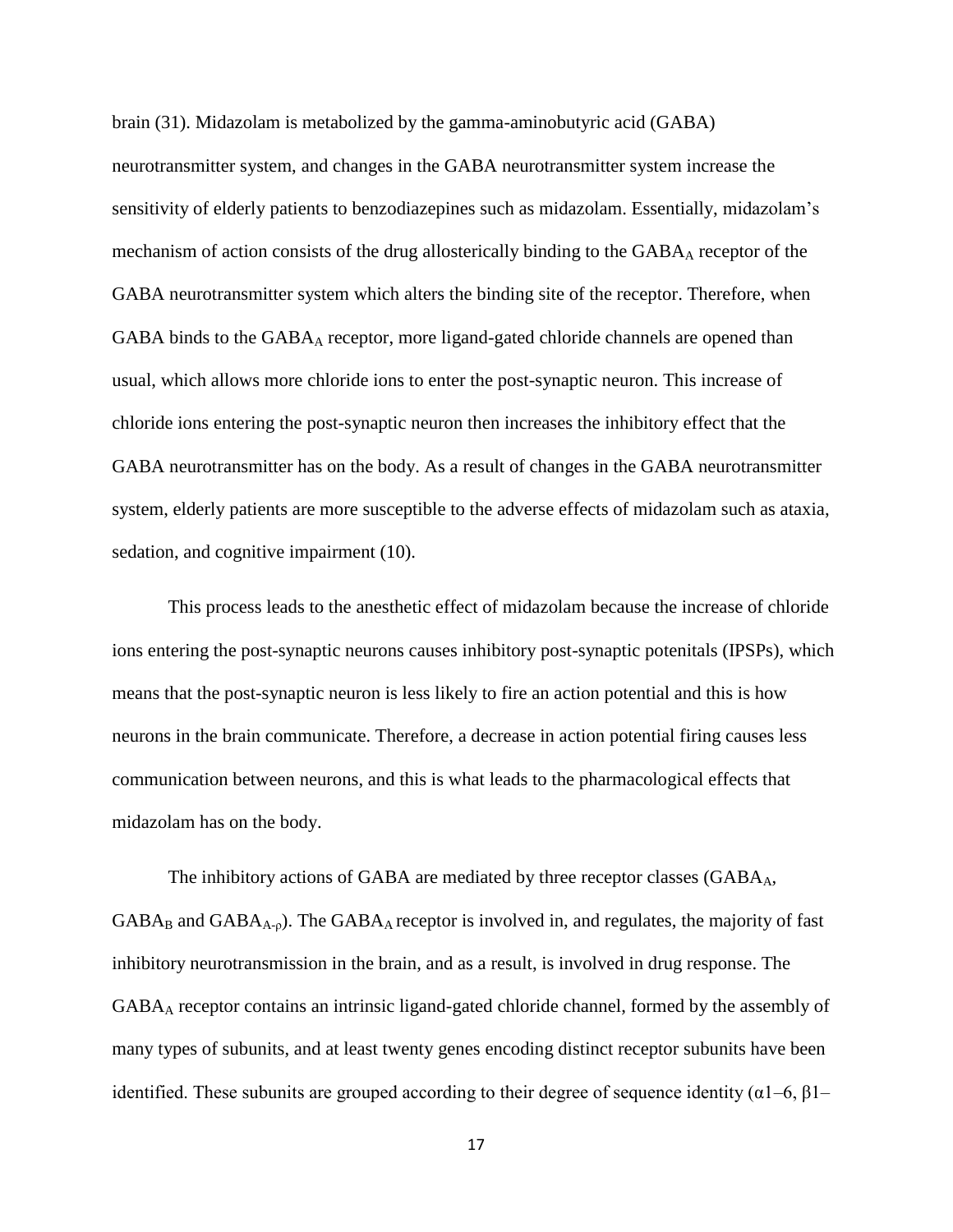4, γ1–3, ρ1–3, δ, ε, π and θ subunits). The α1, α2, α5, β2, β3, and γ2 subunits are widely expressed in the human hippocampus, and the majority of  $GABA_A$  receptors are comprised of two  $\alpha$  subunits, two  $\beta$  subunits, and one  $\gamma$  subunit (Figure 4). The makeup of subunits of the  $GABA_A$  receptor determines the type of benzodiazepine activity that is mediated.  $GABA_A$ receptors containing the α1, β2/3 and γ2 subunits mediate sedative, anterograde amnestic and anticonvulsant actions, while receptors containing the subunits  $\alpha$ 2,  $\beta$ 2/3, and  $\gamma$ 2 mediate anxiolytic and muscle relaxation. Receptors containing  $\alpha$ 1,  $\beta$ 2, and  $\gamma$ 2 subunits are the most abundant subtype of the GABA<sub>A</sub> receptor in the brain, and these receptors comprise the major benzodiazepine binding sites (8).

Increased affinity of  $GABA_A$  receptors to midazolam may be explained by the presence of the  $\alpha$ 1 subunit in the GABA<sub>A</sub> receptor complex, whereas lower affinity receptors appear to be composed of α2, α3, α5 subunits. This indicates that increases or decreases in the proportion of receptors containing a particular α subunit may likely reflect the affinity of the receptor for a specific benzodiazepine. Studies examining ion flux in membrane vesicles have revealed functional changes in  $GABA_A$  receptors during aging. Age-related increases of  $\alpha$ 1-containing GABA<sup>A</sup> receptors and the increase of α1 binding density have been reported in the hippocampus. As a result, age-related pharmacological alterations in  $GABA_A$  receptors do occur, which would produce a greater inhibitory effect. This means that the increase of  $\alpha$ 1 subunits on the GABA<sub>A</sub> receptor helps to boost receptor-drug affinity, and the more drug bound to receptors results in an increase in opened ligand-gated chloride ion channels, which intensifies the inhibitory effect of GABA. One study used midazolam as an example and stated that it is known to bind to  $\alpha$ 1 subunit containing  $GABA_A$  receptors. This study then showed that midazolam is found to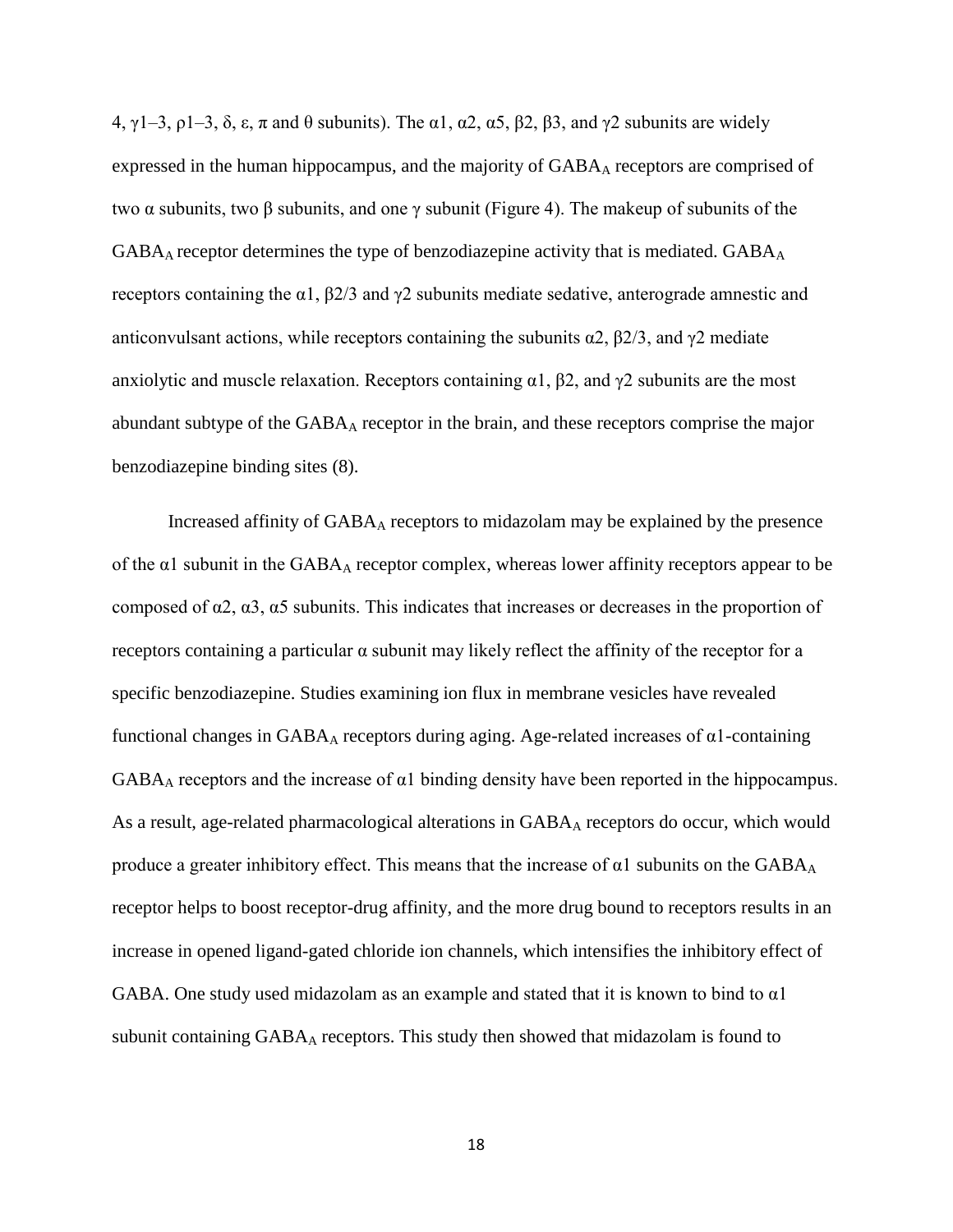produce a greater potentiation of GABA-mediated currents in aged cells because of this increase in  $\alpha$ 1 subunits (31).

Another study found similar findings, and showed that age-related changes in the subunit expression of hippocampal GABA<sub>A</sub> receptors have been found. The research has revealed that  $\alpha$ 1 subunit messenger RNA expression was significantly increased in the hippocampus of old rats by 34%. The increased α1 messenger RNA and protein expression led to increased proportions of assembled  $GABA_A$  receptors that contained  $\alpha$ 1 subunits (32). Therefore, the literature has stated that increased affinity of the  $GABA_A$  receptor to midazolam and other benzodiazepines in the hippocampus is due to increased expression of the  $\alpha$ 1 subunit in the GABA<sub>A</sub> receptor (32).

A different study has proposed that the  $\gamma$ 2 subunit of the GABA<sub>A</sub> receptor is important in the potentiation of GABA inhibition, and that increased expression of the  $\gamma$ 2 subunit in the GABA<sup>A</sup> receptor increases the inhibitory effect of the GABA neurotransmission system (33). The  $\gamma$ 2 subunit of GABA<sub>A</sub> receptors is highly expressed throughout the brain, and a knockout of  $\gamma$ 2 results in about a 94% reduction of midazolam binding sites. Essentially, this study is stating that the GABA<sub>A</sub> receptor's affinity for midazolam is increased by the presence of  $\gamma$ 2 subunits which leads to more chloride channels being opened, and an increase in age has resulted in the slightest subsequent increase of  $\gamma$ 2 subunit in the GABA<sub>A</sub> receptor (33). Another study found that  $\gamma$ 2 subunit expression increased slightly, by 7%, in the aging hippocampus, but that the increase in  $\alpha$ 1 subunit expression greatly dwarfed the increase of the  $\gamma$ 2 subunit in the GABA<sub>A</sub> receptor  $(34)$ . There are conflicting opinions on which subunit of the  $GABA_A$  receptor helps to increase the inhibitory effects of the GABA neurotransmitter when benzodiazepines such as midazolam are bound to it in the aging patient, but a change in the subunit composition in geriatric patients appears to lead to increased responses to midazolam. Perhaps both subunits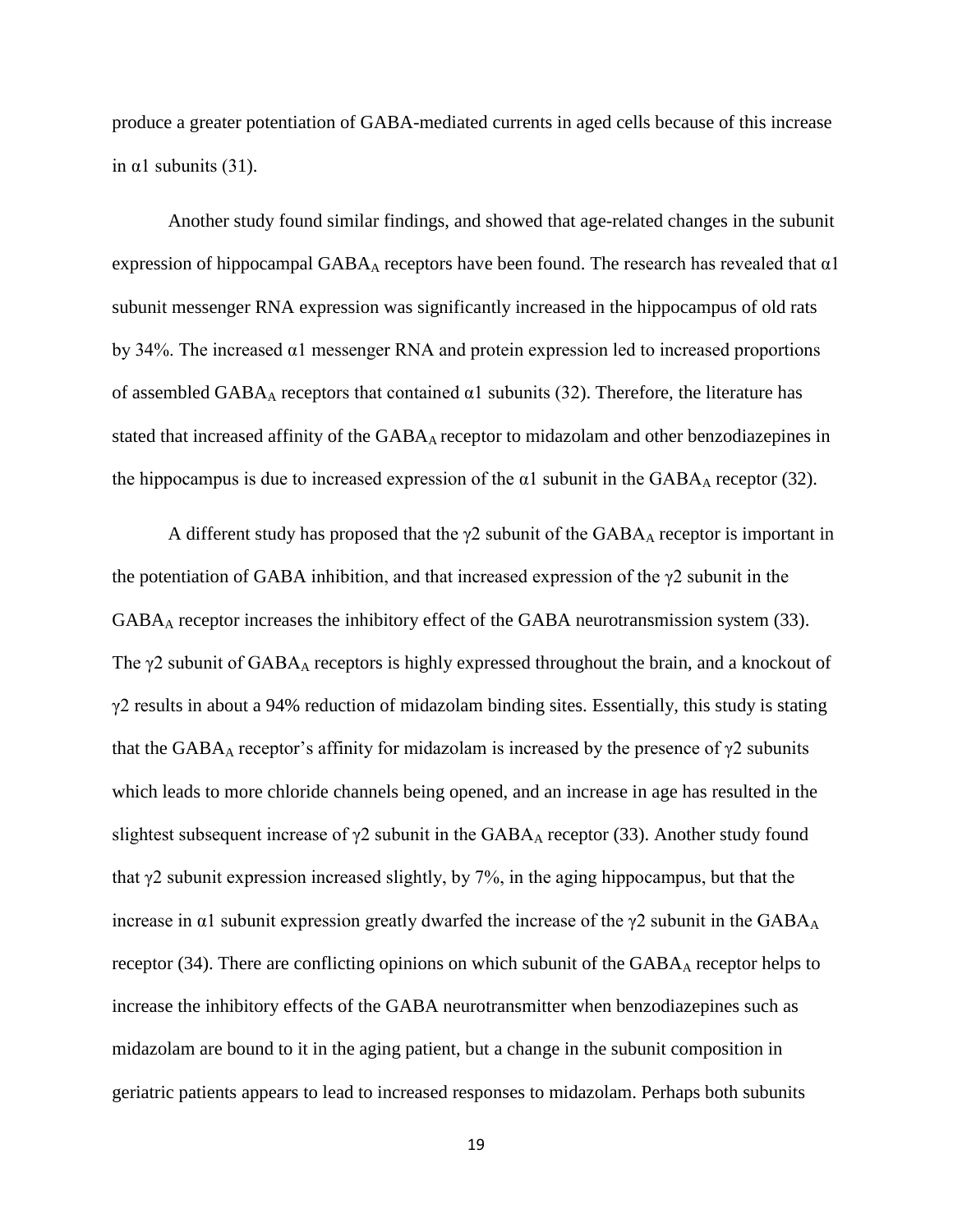play an important role in the increased inhibitory effects of GABA on the bodies of the elderly when compared to the younger population.

However, after reviewing the studies and the literature, it is my opinion that both an increase in the  $\alpha$ 1 and  $\gamma$ 2 subunits help to potentiate the facilitating effects of midazolam on the GABA neurotransmitter. GABA binds to the  $GABA_A$  between one of the  $\alpha$  subunits and one of the  $\beta$  subunits and this is what is known as the binding site. It is well known that midazolam binds allosterically to the  $GABA_A$  receptor, and midazolam actually binds to a site between one of the  $\alpha$  subunits and the  $\gamma$  subunit (Figure 4). This shows that the opposing sides of the literature are both correct since changes in both subunits are helping to increase the affinity that the GABAA receptor has for midazolam and to subsequently increase the inhibitory effects of the GABA neurotransmitter. Both of these increases in the  $\alpha$ 1 and  $\gamma$ 2 subunits are important to understanding why midazolam has such a profound effect on the elderly population since the allosteric binding site of midazolam is located between these two subunits.



Jacob et al., Nature Reviews Neuroscience, 2008  $(38)$ 



20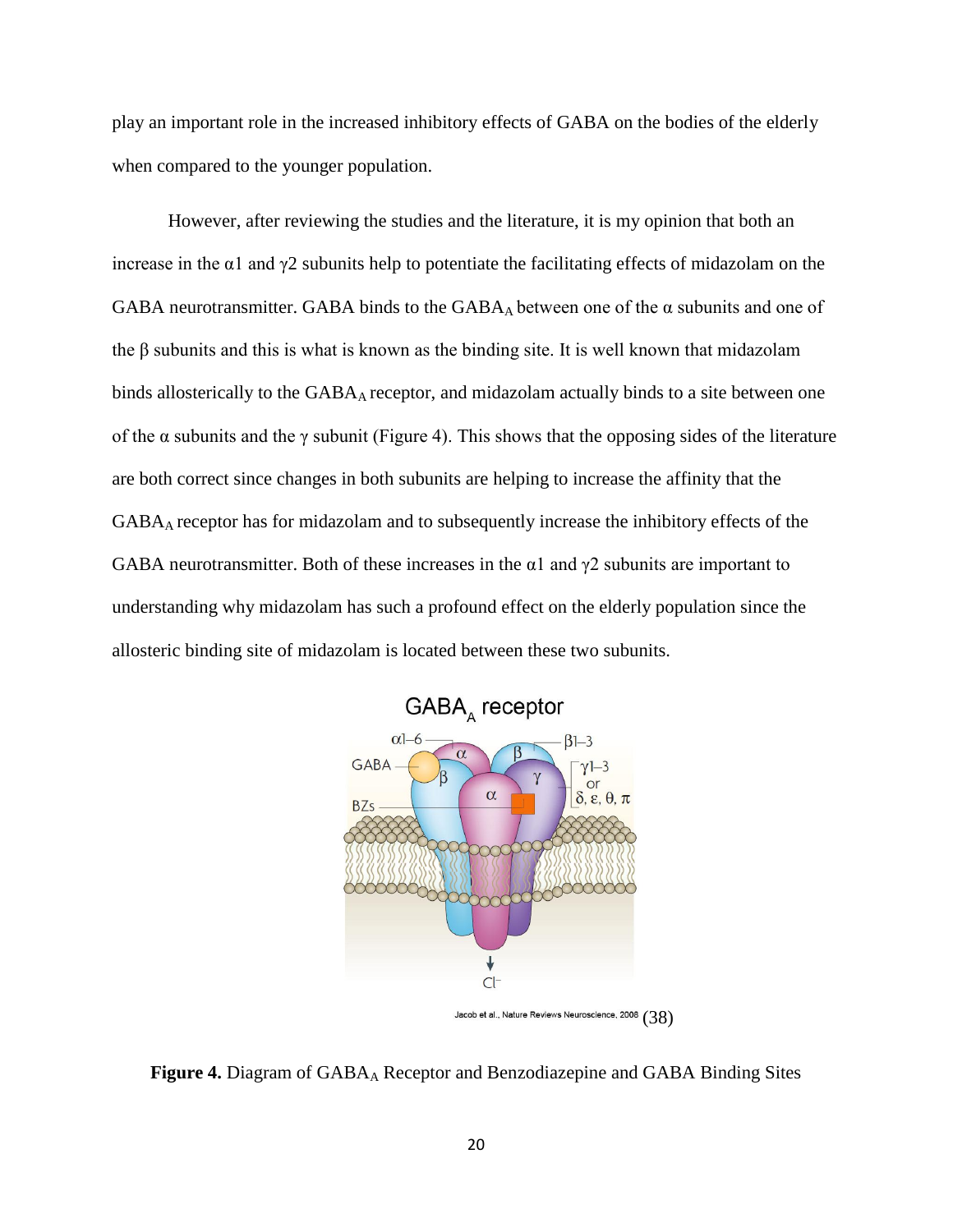#### **Concluding Remarks:**

The increase in pharmacokinetic and pharmacodynamic responses as a result of physiologic changes in the aging body are the reason why the elderly experience more profound effects to midazolam than younger patients. Changes in the body mass of the elderly prolong midazolam distribution while changes to liver and kidney makeup and function cause midazolam build up and the drug to spend more time in the body causing adverse effects. Decreased serum albumin levels in the blood of an elderly patient also increase the amount of midazolam that is available to exert its pharmacological effect on the body. Perhaps the most important physiologic change that occurs in the body is the change in the subunit makeup of the  $GABA_A$  receptor which increases the receptor's affinity for midazolam and intensifies the inhibitory properties of the GABA neurotransmission system, and this is done through the increase of  $\alpha$ 1 and  $\gamma$ 2 subunits since the midazolam binding site is located between these two subunits. Of all the changes that occur in the aging body, these five changes are the main reasons as to why midazolam affects the elderly in such a negative way. All of these changes are important to understanding why midazolam effects the elderly population in such a profound manner, and if these changes can be fully understood then it will be a step in the right direction to establishing a safer medical environment for elderly patients and possibly counteracting the adverse side effects, not just of midazolam, but of most drugs.

It is of utmost importance to solve the mysteries as to why these physiologic changes are occurring in the aging body to help shed light on why midazolam adversely effects the elderly much more than younger patients, and why antagonistic pharmacokinetic and pharmacodynamics responses in geriatric patients occur. If these physiologic mysteries can be fully resolved, then it can lead to safer medical and anesthetic practices when it comes to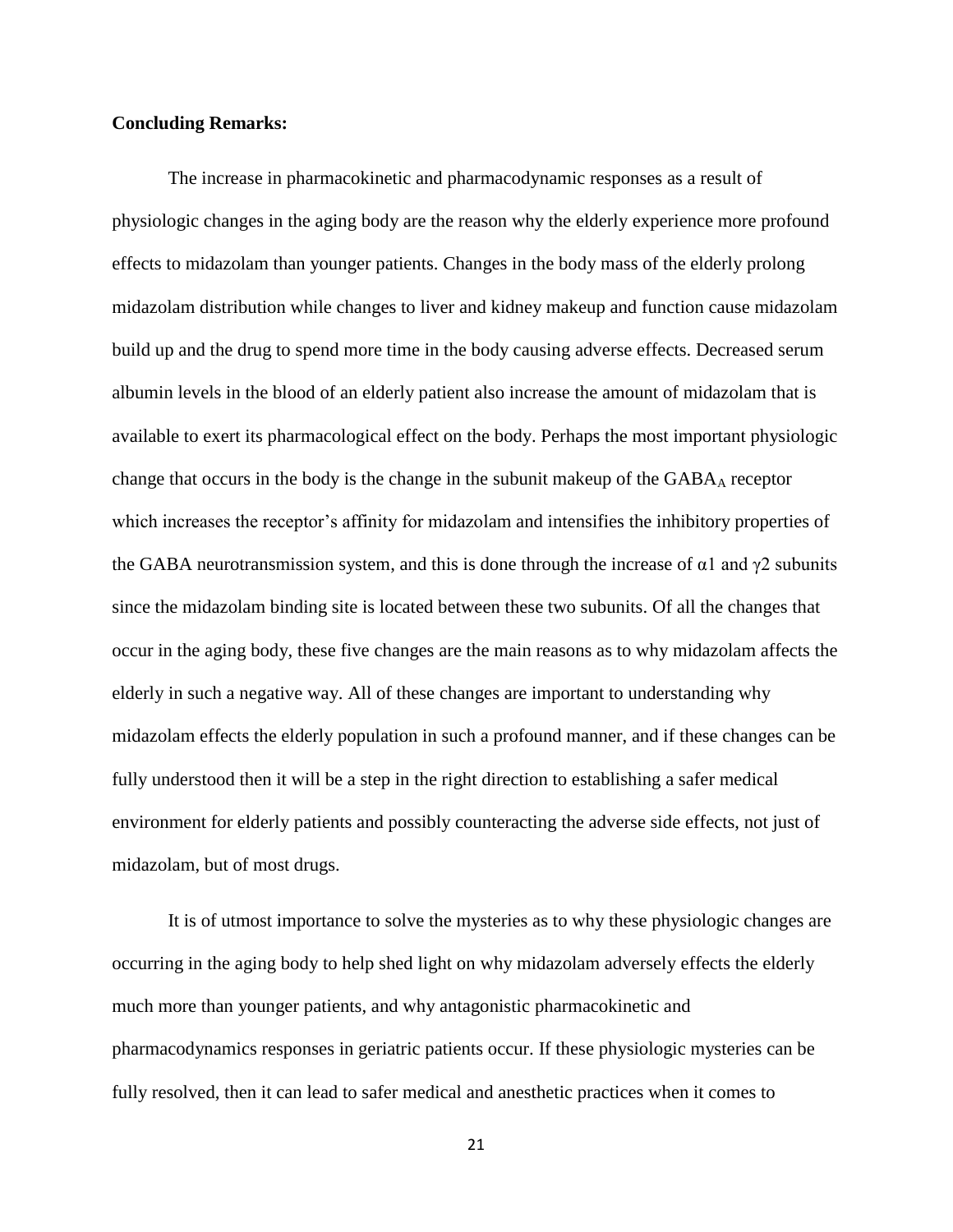midazolam and its use. These safer practices can then hopefully help elderly individuals maintain their confidence and independence and keep prolonged amnesia, hysteria, functional deterioration, and depression from occurring.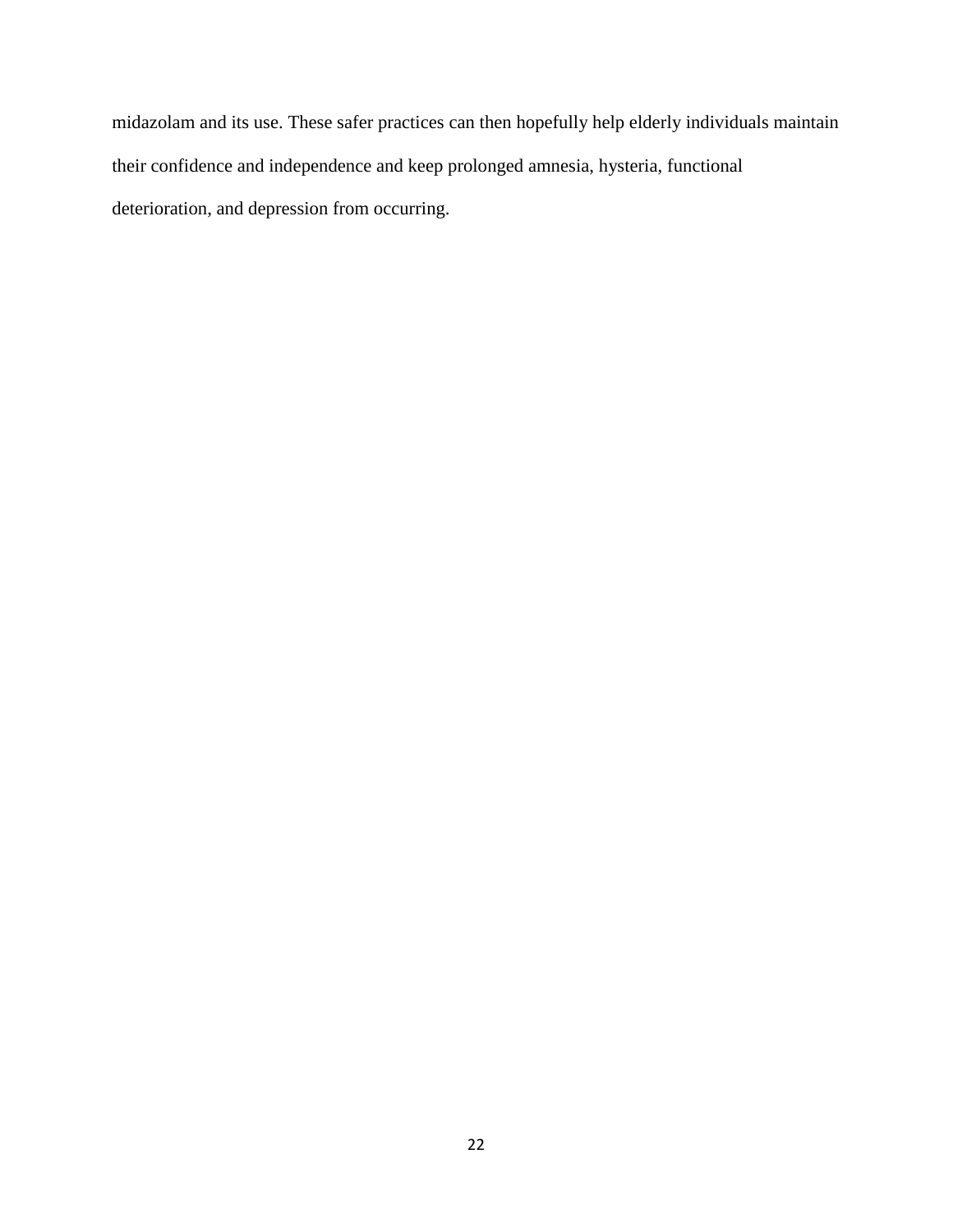# **References:**

- 1. Robinson DH, Toledo AH. 2012. Historical development of modern anesthesia. Journal of Investigative Surgery. 25(3):141-149.
- 2. Kid's Health. c1995-2017. The Nemours Foundation; [accessed 2017 February 20]. [http://www.kidshealth.org/en/teens/anesthesia-types.html.](http://www.kidshealth.org/en/teens/anesthesia-types.html)
- 3. Page C, Michael C, Sutter M, Walker M, Hoffman BB. 2002. Integrated Pharmacology (2nd Ed.). Maryland Heights (MO): C.V. Mosby.
- 4. Washton AM, Zweben JE. 2006. Treating alcohol and drug problems in psychotherapy practice: doing what works. New York (NY): Guilford Press.
- 5. Technology in Medicine. 2012 September 23. Technology in Medicine; [accessed 2017 February 22]. [http://www.technology-in-medicine.com/benzodiazepines](http://www.technology-in-medicine.com/benzodiazepines-chemical-structure-and-classification-cephalexin-antibiotic-online.html)[chemical-structure-and-classification-cephalexin-antibiotic-online.html.](http://www.technology-in-medicine.com/benzodiazepines-chemical-structure-and-classification-cephalexin-antibiotic-online.html)
- 6. Walling A, Caspary D. 2002. Effects of benzodiazepines after procedures in elderly patients. American Family Physician. 65(9): 1741-1742.
- 7. Olkkola KT, Ahonen J. 2008. Midazolam and other benzodiazepines. Handbook of Experimental Pharmacology. 182: 335-360.
- 8. Rissman RA, Mobley WC. 2011. Implication for treatment: GABAA receptors in aging, Down syndrome and Alzheimer's disease. Journal of Neurochemistry. 117(4): 613-622.
- 9. Greenblatt DJ, Harmatz JS, Shader RI. 1991. Clinical pharmacokinetics of anxiolytics and hypnotics in the elderly. Clinical Pharmacokinetics. 21(3): 165-177.
- 10. Hutchison LC, O'Brien CE. 2007. Changes in pharmacokinetics and pharmacodynamics in the elderly patient. Journal of Pharmacy Practice. 20(1): 4-12.
- 11. Weiser TG, Regenbogen SE, Thompson KD, Haynes AB, Lipsitz SR, WR Berry, Gawande AA. 2008. An estimation of the global volume of surgery: a modelling strategy based on available data. Lancet. 372: 139–144.
- 12. Udaykumar P. 2008. Short Textbook of Pharmacology for Dental and Allied Health Sciences. New Delhi (IND): Jaypee Brothers Medical Publishers.
- 13. Rey E, Tréluyer JM, Pons G. 1999. Pharmacokinetic optimization of benzodiazepine therapy for acute seizures: focus on delivery routes. Clinical Pharmacokinetics. 36(6): 409-424.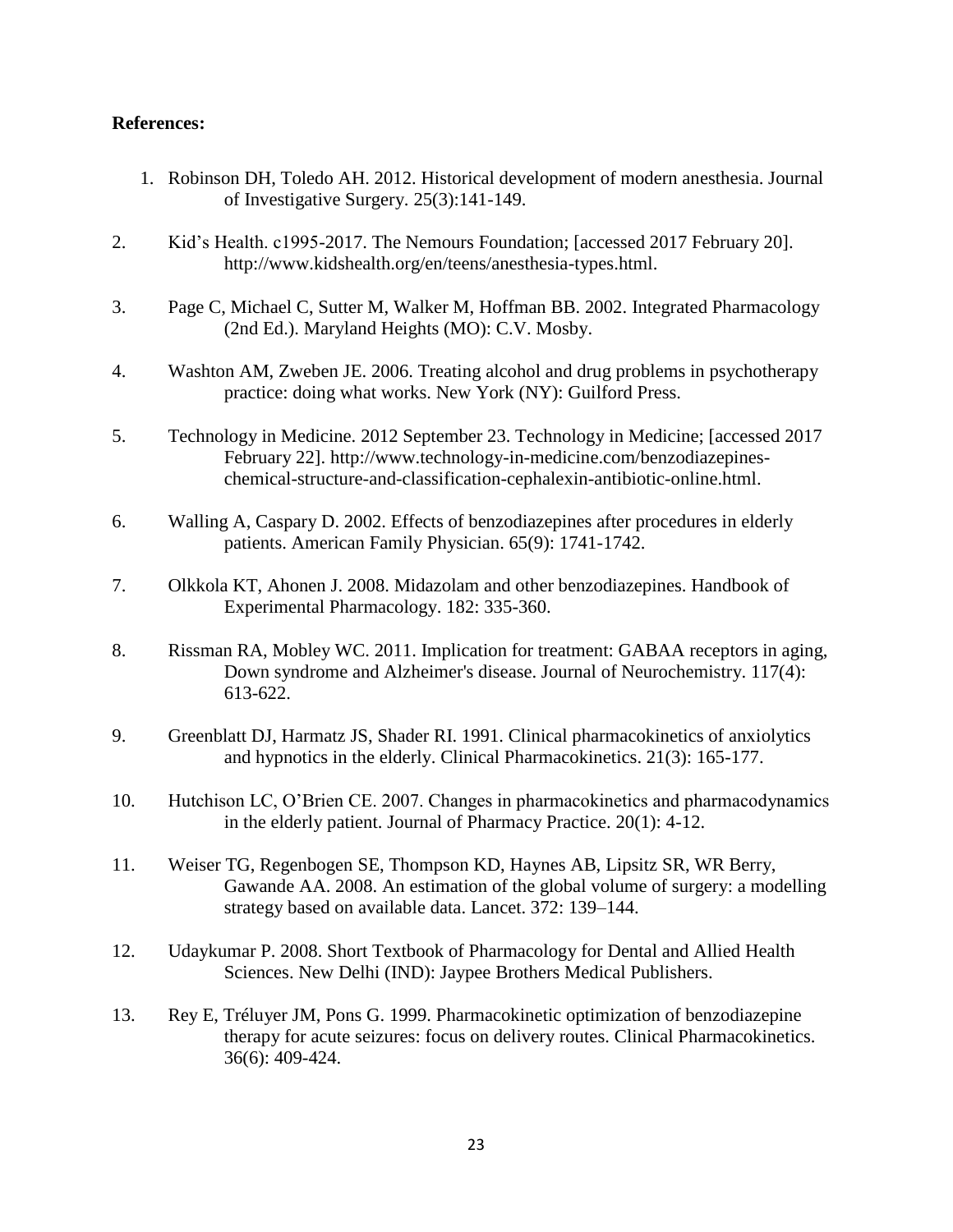- 14. Riss J, Cloyd J, Gates J, Collins S. 2008. Benzodiazepines in epilepsy: pharmacology and pharmacokinetics. Acta Neurologica Scandinavica. 118(3): 69-86.
- 15. Hughes SG. 1998. Prescribing for the elderly patient: why do we need to exercise caution? British Journal of Clinical Pharmacology. 46(6): 531-533.
- 16. Kanto JH. 1985. Midazolam: the first water-soluble benzodiazepine. Pharmacology, pharmacokinetics and efficacy in insomnia and anesthesia. Pharmacotherapy. 5(3): 138-155.
- 17. Greenblatt DJ, Divoll M, Abernethy DR, Shader RI. 1982. Physiologic changes in old age: relation to altered drug disposition. Journal of American Geriatrics Society. 30(11): S6-S10.
- 18. Merck Manuals. c2017. Kenilworth (NJ): Merck & Co., Inc.; [accessed 2017 March 26]. http://www.merckmanuals.com/professional/geriatrics/drug-therapy-in-theelderly/pharmacokinetics-in-the-elderly/.
- 19. Greenblatt DJ. 1979. Reduced serum albumin concentration in the elderly: a report from the Boston Collaborative Drug Surveillance Program. Journal of the American Geriatrics Society. 27(1):20-2.
- 20. Ikuko G, Fukushima H, Shiraki M, Miwa Y, Ando T, Takai K, Moriwaki H. 2007. Relationship between serum albumin level and aging in community-dwelling selfsupported elderly population. Journal of Nutritional Science and Vitaminology. 53: 37-42.
- 21. Cooper JK, Gardner C. 1989. Effect of aging on serum albumin. Journal of American Geriatrics Society. 37(11): 1039-1042.
- 22. Campion EW, deLabry LO, Glynn RJ. 1988. The effect of age on serum albumin in healthy males: report from the Normative Aging Study. Journal of Gerontology. 43(1): 18-20.
- 23. Klotz U. 2009. Pharmacokinetics and drug metabolism in the elderly. Drug Metabolism Reviews. 41(2): 67-76.
- 24. El Desoky ES. 2007. Pharmacokinetic-pharmacodynamic crisis in the elderly. American Journal of Therapeutics. 14: 488-498.
- 25. Sotaniemi EA, Lumme P, Arvela P, Rautio A. 1996. Age and CYP3A4 and CYP2A6 activities marked by the metabolism of lignocaine and coumarin in man. Therapie. 51(4): 363-366.